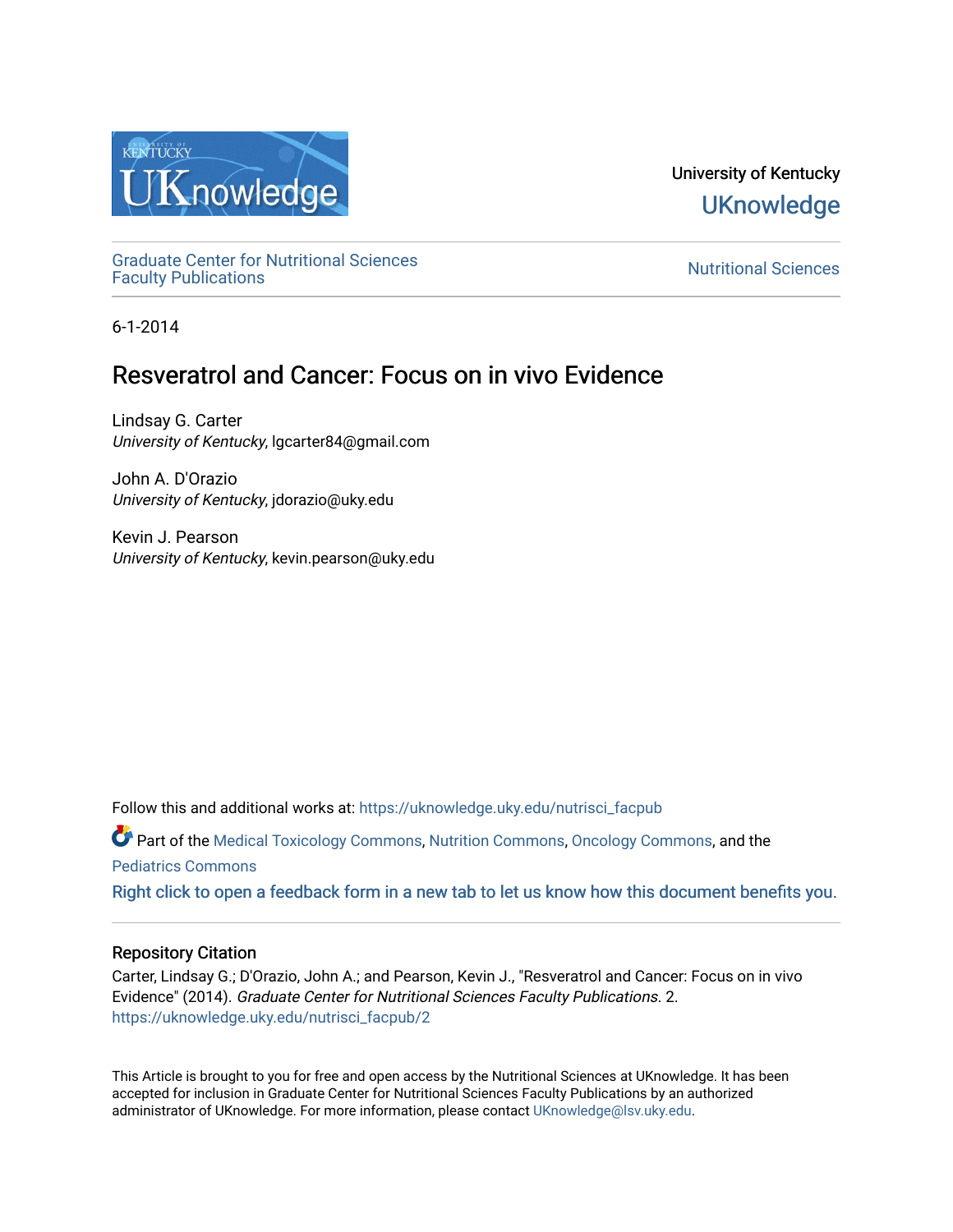# Resveratrol and Cancer: Focus on in vivo Evidence

Digital Object Identifier (DOI) http://dx.doi.org/10.1530/ERC-13-0171

# Notes/Citation Information

Published in Endocrine-Related Cancer, v. 21, no. 3, p. R209-25.

This work is licensed under a [Creative Commons Attribution 3.0 Unported License.](http://creativecommons.org/licenses/by/3.0/deed.en_GB)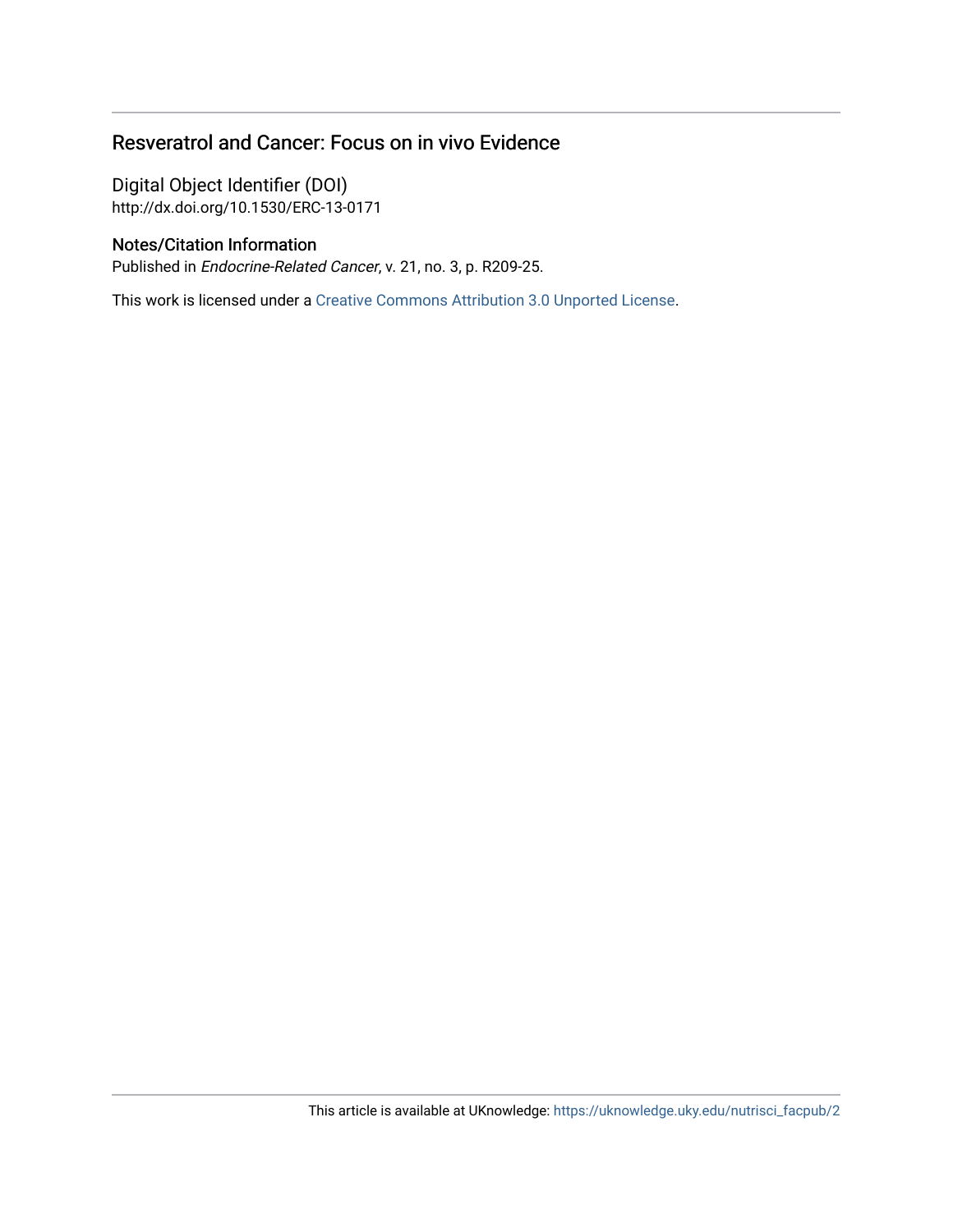# Resveratrol and cancer: focus on in vivo evidence

#### Lindsay G Carter, John A D'Orazio<sup>1</sup> and Kevin J Pearson

Graduate Center for Nutritional Sciences, Markey Cancer Center, University of Kentucky College of Medicine, Wethington Building, Room 591, 900 South Limestone, Lexington, Kentucky 40536-0200, USA 1 Department of Pediatrics, Graduate Center for Toxicology, Markey Cancer Center, University of Kentucky College of Medicine, Lexington, Kentucky 40536-0096, USA

**Correspondence** should be addressed to K J Pearson Email kevin.pearson@uky.edu

### Abstract

Resveratrol is a naturally occurring polyphenol that provides a number of anti-aging health benefits including improved metabolism, cardioprotection, and cancer prevention. Much of the work on resveratrol and cancer comes from *in vitro* studies looking at resveratrol actions on cancer cells and pathways. There are, however, comparatively fewer studies that have investigated resveratrol treatment and cancer outcomes in vivo, perhaps limited by its poor bioavailability when taken orally. Although research in cell culture has shown promising and positive effects of resveratrol, evidence from rodents and humans is inconsistent. This review highlights the in vivo effects of resveratrol treatment on breast, colorectal, liver, pancreatic, and prostate cancers. Resveratrol supplementation in animal models of cancer has shown positive, neutral as well as negative outcomes depending on resveratrol route of administration, dose, tumor model, species, and other factors. Within a specific cancer type, there is variability between studies with respect to strain, age, and sex of animal used, timing and method of resveratrol supplementation, and dose of resveratrol used to study cancer endpoints. Together, the data suggest that many factors need to be considered before resveratrol can be used for human cancer prevention or therapy.

#### Key Words

- $\blacktriangleright$  colon
- $\blacktriangleright$  mammary gland
- $\blacktriangleright$  obesity
- $\blacktriangleright$  phytoestrogen
- $\blacktriangleright$  prostate

Endocrine-Related Cancer (2014) 21, R209–R225

#### Introduction

Resveratrol (trans-3,5,4'-trihydroxystilbene) is a phytoalexin found in many plant species, including those often consumed by humans such as grapes, peanuts, and berries; it is produced in plants in response to mechanical injury, fungal infection, and u.v. radiation ([Langcake & Pryce](#page-16-0) [1976](#page-16-0)). The highest naturally occurring levels of resveratrol are found in Polygonum cuspidatum (Japanese knotweed), a plant which has been used for hundreds of years in traditional Asian medicine to treat inflammation and other ailments ([Vastano](#page-18-0) et al. 2000, Burns et al[. 2002\)](#page-15-0). Concentrations of resveratrol vary markedly between plant species. In blueberries, for example, resveratrol concentrations approximate only 32 ng/g, compared with levels up to 1920 and 3540 ng/g in peanuts and grapes respectively (other beneficial compounds are also present in varying quantities; [Sanders](#page-17-0) et al. 2000, [Burns](#page-15-0) et al[. 2002,](#page-15-0) Lyons et al[. 2003\)](#page-16-0). Resveratrol is not only found in these plants, but also in processed products such as wine. In fact, many attribute the 'French Paradox' in which moderate wine consumption is associated with decreased risk of coronary heart disease ([Renaud & de](#page-17-0) [Lorgeril 1992\)](#page-17-0), to be the result of red wine's relatively high resveratrol concentration (0.1–14.3 mg/l) ([Goldberg](#page-15-0) et al. [1995](#page-15-0), [Kiraly-Veghely](#page-16-0) et al. 1998, [Kopp 1998](#page-16-0), [Pervaiz 2003\)](#page-16-0). Nonetheless, wine's resveratrol content is typically much lower than what has been shown experimentally to have

 $©$  2014 The authors Published by Bioscientifica Ltd Printed in Great Britain



This work is licensed under a [Creative Commons](http://creativecommons.org/licenses/by/3.0/deed.en_GB) [Attribution 3.0 Unported License.](http://creativecommons.org/licenses/by/3.0/deed.en_GB)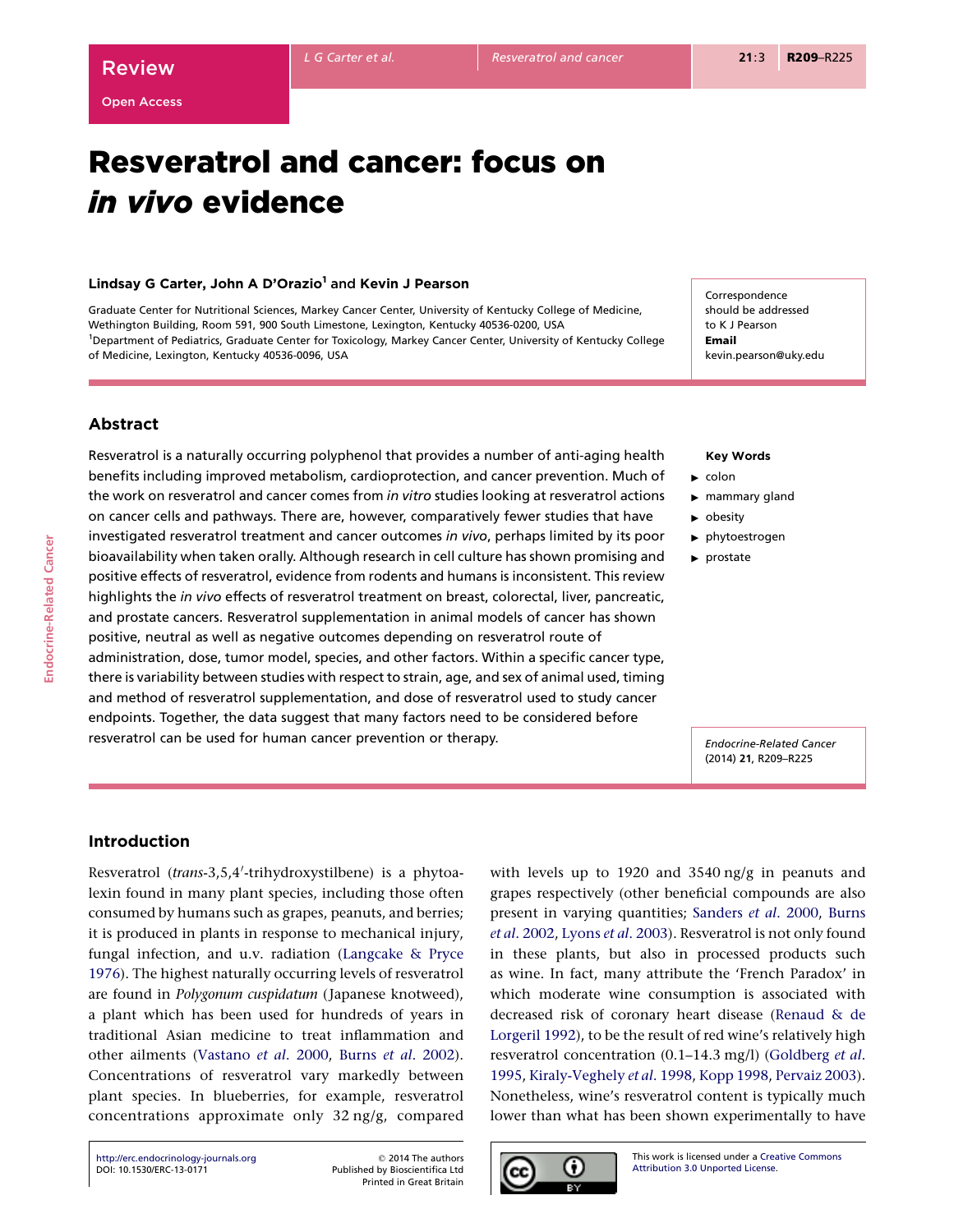health benefits, but recent work has suggested that lower levels of resveratrol can also provide health improvements ([Tome-Carneiro](#page-17-0) et al. 2012). For a review and discussion of the clinical literature along with the limitations of preclinical and in vitro resveratrol studies, see [Tome-](#page-18-0)[Carneiro](#page-18-0) et al. (2013). Further, [Baur & Sinclair \(2006\)](#page-14-0) provide a thorough review of the in vivo effects of resveratrol on many disease states.

Because resveratrol is a naturally occurring compound, it has been highly studied for the prevention and treatment of many diseases including cancer. After Jang et al[. \(1997\)](#page-15-0) found that topical application of resveratrol protected mice from tumorigenesis in a skin cancer model in 1997, a wealth of publications followed. In animals, supplemental doses of resveratrol protect against many of the deleterious effects of high-fat diets and provide additional health benefits (Hung et al[. 2000](#page-15-0), [Bradamante](#page-14-0) et al. 2004, Baur et al[. 2006](#page-14-0), [Lagouge](#page-16-0) et al. [2006](#page-16-0), [Pearson](#page-16-0) et al. 2008, [Ramadori](#page-17-0) et al. 2009, [Kang](#page-16-0) et al. [2010](#page-16-0)). Numerous in vitro studies have shown that resveratrol has multiple anti-cancer effects, protecting against both tumor initiation and cancer progression pathways. For example, resveratrol can promote cell cycle arrest leading to apoptosis of tumor cells, prevent tumor-derived nitric oxide synthase expression to block tumor growth and migration, as well as act as an antioxidant to prevent DNA damage that can lead to tumor formation [\(Clement](#page-15-0) et al. 1998, Tsai et al[. 1999](#page-18-0), [Nakagawa](#page-16-0) et al. 2001, [Murakami](#page-16-0) et al. 2003, [Garvin](#page-15-0) et al. [2006](#page-15-0), Kalra et al[. 2008](#page-16-0)). In addition, resveratrol inhibits cyclooxygenase (COX) activity, which is known to play a role in tumorigenesis by converting arachidonic acid to prostaglandins, inflammatory compounds that promote tumor cell proliferation [\(Subbaramaiah](#page-17-0) et al. 1998, [Jang &](#page-15-0) [Pezzuto 1999,](#page-15-0) [MacCarrone](#page-16-0) et al. 1999). Resveratrol has also been shown in multiple studies to decrease DNA binding activity of nuclear factor  $\kappa$ B (NF- $\kappa$ B), which is a transcription factor that is known to be upregulated in cancers and can drive the transcription of genes that promote tumor growth ([Holmes-McNary & Baldwin 2000](#page-15-0), [Benitez](#page-14-0) et al. 2009, Csaki et al[. 2009](#page-15-0), Roy et al[. 2009](#page-17-0)).

Resveratrol appears to have many anti-tumor effects on different cancer cells in vitro and these effects and pathways have been extensively reviewed [\(Bhat & Pezzuto](#page-14-0) [2002](#page-14-0), [Dong 2003](#page-15-0), [Le Corre](#page-16-0) et al. 2005, [Kundu & Surh 2008](#page-16-0), [Shukla & Singh 2011\)](#page-17-0). Regarding in vivo evidence, [Jang](#page-15-0) et al[. \(1997\)](#page-15-0) were the first to show that resveratrol may act as a chemopreventative agent when they found that topical application of the compound was able to inhibit tumor formation in the two-stage skin cancer model in

mice. Later studies found that in mouse models of skin tumorigenesis, topical resveratrol prevented tumor formation by promoting apoptosis, regulating the cell cycle, and inhibiting COX activity and prostaglandin production (Afaq et al[. 2003](#page-14-0), [Reagan-Shaw](#page-17-0) et al. 2004, [Kalra](#page-16-0) et al. [2008](#page-16-0)). The in vivo use and efficacy of resveratrol for other types of cancer that require oral consumption or injection of resveratrol, however, have been less straight forward. This is due, in part, to the poor bioavailability of transresveratrol. [Wenzel & Somoza \(2005\)](#page-18-0) provide a critical and detailed review of the bioavailability and metabolism of resveratrol. In rodents and humans, when resveratrol is consumed orally, 70–80% is quickly absorbed via passive diffusion in the intestines ([Andlauer](#page-14-0) et al. 2000, [Soleas](#page-17-0) et al[. 2001](#page-17-0), Kaldas et al[. 2003](#page-16-0), Walle et al[. 2004](#page-18-0)). After absorption, resveratrol is conjugated into glucuronides and sulfates, so that circulating levels of trans-resveratrol peak 30–60 min post oral administration ([Andlauer](#page-14-0) et al. [2000](#page-14-0), [De Santi](#page-15-0) et al. 2000, Soleas et al[. 2001,](#page-17-0) Yu et al[. 2002\)](#page-18-0). In humans, circulating levels of unmodified transresveratrol are only  $\sim$  2% of the peak serum concentration of total free resveratrol and conjugates after a single dose of 25 mg/70 kg body weight (BW; [Goldberg](#page-15-0) et al. 2003). Another report shows that at least 70% of resveratrol is absorbed after a single 25 mg dose, and there is a peak serum concentration of 2  $\mu$ M ( $\sim$  490 ng/ml) for resveratrol and all of its metabolites (Walle et al[. 2004](#page-18-0)). After multiple oral doses (5 g daily for 29 days), plasma concentrations of trans-resveratrol have been reported to be as high as  $\sim$  4 µM (4.29 nmol/ml); however, it should be noted that resveratrol at this high dose was also associated with gastrointestinal side effects ([Brown](#page-15-0) et al. 2010). Interestingly, in human colon tissue, levels of resveratrol and its metabolite resveratrol-3-O-glucuronide have been found at high concentrations (674 and 86 nmol/g respectively) when 0.5–1.0 g of resveratrol was taken orally once per day (Patel et al[. 2010](#page-16-0)). In this study, resveratrol supplementation was shown to decrease cellular proliferation by 5% in colorectal cancer tissue, as assessed by Ki67 staining (Patel et al[. 2010](#page-16-0)). Since there is such rapid conjugation and low bioavailability of resveratrol, the in vivo use of resveratrol for cancer prevention and treatment is uncertain. Therefore, it is the intention of this review to highlight findings from in vivo studies.

First, this review will briefly discuss the limited clinical evidence currently available on resveratrol and cancer treatment and prevention. Then, given the vast amount of research done with resveratrol and cancer (a PubMed search of 'resveratrol and cancer' yielded more than 1800 hits) and the more recent interest in obesity as a risk factor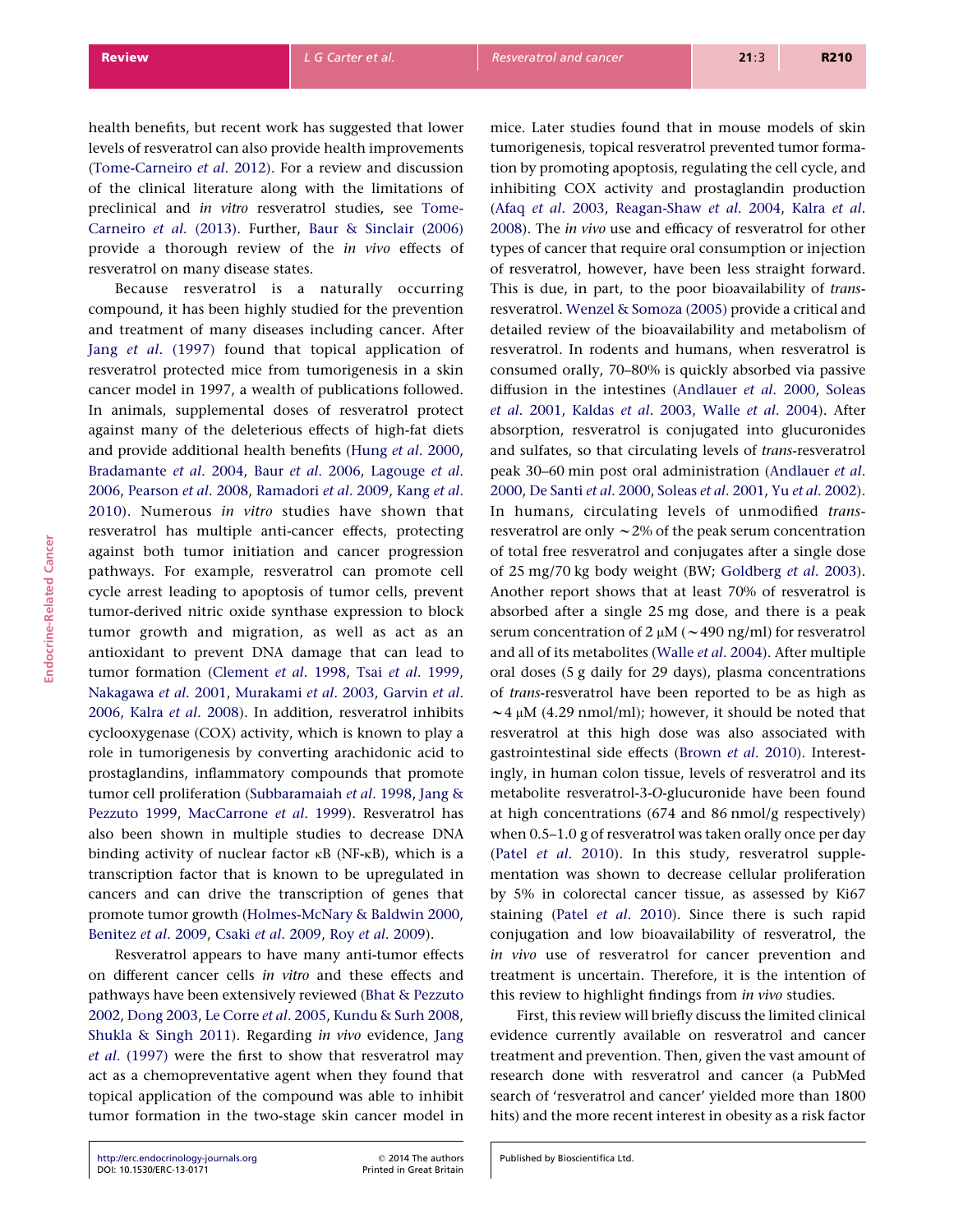<span id="page-4-0"></span>for cancer, this review will focus primarily on the in vivo studies involving resveratrol and several obesity-related cancers; specifically breast, colorectal, hepatic, pancreatic, and prostate cancers. Tables 1, [2](#page-5-0), [3,](#page-6-0) [4](#page-7-0) and [5](#page-8-0) summarize the methods and outcomes of in vivo experiments that have tumor formation as an endpoint measurement rather than those studies that investigate the mechanisms, biomarkers, or pathway changes.

#### Clinical studies

Clinical evidence for resveratrol as an effective supplement for cancer prevention and treatment is scarce. In 2009, the first phase I clinical trial looking at resveratrol treatment in patients diagnosed with cancer was published ([Nguyen](#page-16-0) et al. 2009). Patients with colorectal cancer  $(n=8)$  had normal and cancerous intestinal mucosal samples biopsied at the time of diagnosis and 14 days after daily resveratrol (20 or 80 mg/day;  $n=2$  and 1 respectively) or grape powder (80 or 120 g/day;  $n=3$  and 2 respectively) oral supplementation at the time of colon cancer resection surgery. The Wnt signaling pathway, known to be involved in the formation of colon cancer, was evaluated in normal and cancerous mucosa, before and after resveratrol or grape powder supplementation. Target genes in the Wnt pathway were significantly higher in cancerous compared with normal mucosa. Resveratrol and grape powder administration had no effect on cancerous mucosa Wnt signaling, but their supplementation resulted in decreased Wnt target gene expression in normal mucosa (effects of all treatment groups combined). The most significant effects were observed with the low-dose

#### Table 1 Breast cancer

Endocrine-Related Cancer

**Endocrine-Related Cancer** 

| <b>References</b>                  | <b>Strain/species</b>                                 | Sex | Age <sup>a</sup> | <b>Tumor model</b>                                                                 | <b>Resveratrol dose</b><br>and administration                                                                | <b>Effect on</b><br>tumorigenesis <sup>b</sup> |
|------------------------------------|-------------------------------------------------------|-----|------------------|------------------------------------------------------------------------------------|--------------------------------------------------------------------------------------------------------------|------------------------------------------------|
| Bhat et al. (2001)                 | 42 days<br><b>NMU</b><br>Sprague-Dawley<br>F.<br>rats |     |                  | I.g.; 10 or 100 mg/kg BW;<br>5×/week; 7 days before<br>initiation - 120 days after |                                                                                                              |                                                |
| Banerjee et al.<br>(2002)          | Sprague-Dawley<br>rats                                | F.  | 45 days          | <b>DMBA</b>                                                                        | 0.001% in diet; 100 µg/rat<br>daily; 7 days before<br>initiation - 120 days after<br>initiation              | Positive                                       |
| Bove et al. (2002)                 | <b>BALB/c</b> mice                                    | F   | 17 weeks         | 4T1 cells                                                                          | $I.p.; 1, 3, or 5 mg/kg BW; daily; Unchanged$<br>23 days started at injection                                |                                                |
| Sato et al. (2003)                 | Sprague-Dawley<br>rats                                | F.  | 15 days          | <b>NMU</b>                                                                         | S.c.; 10 or 100 mg/kg BW; daily Negative <sup>c</sup><br>for 5 days; from 30 to 34 days<br>before initiation |                                                |
| Provinciali et al.<br>(2005)       | HER2/neu mice                                         | F.  | 20 weeks         | Spontaneous<br>tumors                                                              | 0.0001% in drinking water;<br>$4 \mu q$ /mouse daily; for<br>11 weeks                                        | Positive                                       |
| Garvin et al. (2006)               | Nude mice                                             | F.  | 6-8 weeks        | MDA-MB-231<br>$(ER\alpha(-), ER\beta(+))$<br>cells                                 | I.p.; 25 mg/kg BW; daily; for<br>3 weeks after tumor size<br>reached 40 $\text{mm}^3$                        | Positive                                       |
| Whitsett et al.<br>(2006)          | Sprague-Dawley<br>rats                                | F   | 0 days           | <b>DMBA</b>                                                                        | 0.1% in diet; daily; 50 days<br>before initiation - 18 weeks<br>after initiation                             | Positive                                       |
| Chatterjee et al.<br>(2011)        | Sprague-Dawley<br>rats                                | F.  | 5 weeks          | <b>DMBA</b>                                                                        | 0.001% in diet; $100 \mu$ g/rat<br>daily; 2 weeks before<br>initiation - 24 weeks after<br>initiation        | Positive                                       |
| Castillo-Pichardo<br>et al. (2013) | SCID mice                                             | F.  | 5-6 weeks        | MDA-MB-231<br>$(ER\alpha(-), ER\beta(+))$<br>cells                                 | Gavage; 0.5, 5, or 50 mg/kg<br>BW; $5 \times$ /week; 7 days after<br>injection for 108 days                  | Negative                                       |
| Castillo-Pichardo<br>et al. (2013) | Nude mice                                             | F.  | 5-6 weeks        | MDA-MB-435<br>$(ER(-))$ cells                                                      | Gavage; 0.5, 5, or 50 mg/kg<br>BW; $5 \times$ /week; 7 days after<br>injection for 44 days                   | Negative                                       |

BW, body weight; DMBA, 7,12-dimethylbenz(a)anthracene; ER, estrogen receptor; F, female; i.g., intragastric intubation; NMU, N-nitroso-N-methylurea; SCID, severe combined immunodeficiency.

<sup>a</sup>Age in table indicates age of animal when study was started; either when tumors were initiated or when resveratrol was administered, depending on study design.

b Review authors' interpretation of paper results with a focus on tumor outcomes.

Lower dose did not significantly affect outcomes.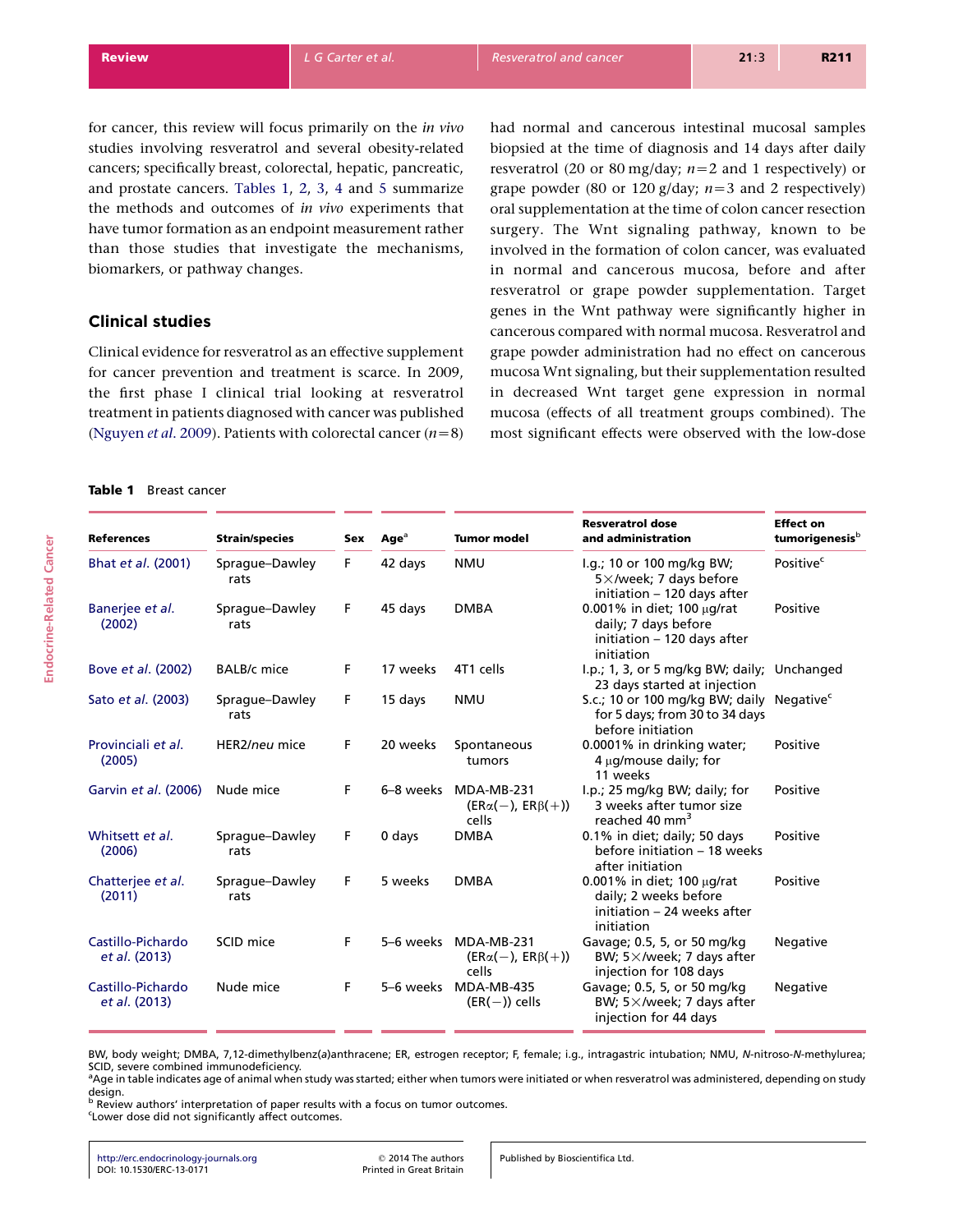<span id="page-5-0"></span>

| <b>Strain/species</b>   | Sex                | Age <sup>a</sup> | <b>Tumor model</b>    | <b>Resveratrol dose</b><br>and administration                                                       | <b>Effect on</b><br>tumorigenesis <sup>b</sup> |
|-------------------------|--------------------|------------------|-----------------------|-----------------------------------------------------------------------------------------------------|------------------------------------------------|
| F344 rats               | м                  | 8 weeks          | AOM                   | In drinking water; 200 $\mu$ g/kg BW<br>daily; 10 days before initiation,<br>continued for 100 days | Positive                                       |
|                         | м                  | 5 weeks          | Spontaneous<br>tumors | 0.01% in drinking water; between<br>0.3 and 0.4 mg/mouse daily for<br>7 weeks                       | Positive                                       |
| $APC^{Min}/+$ mice      | м                  | 43 days          | Spontaneous<br>tumors | In diet; 4, 20, or 90 mg/kg BW daily<br>for 7 weeks                                                 | Unchanged                                      |
| $APC^{Min}/+$ mice      | M                  | 4 weeks          | Spontaneous<br>tumors | 0.05 or 0.2% in diet; 60 or 240 mg/kg Positive <sup>c</sup><br>BW daily for 10-14 weeks             |                                                |
| Wistar rats             | м                  | Adult            | <b>DMH</b>            | I.g.; 8 mg/kg BW; daily; 2 weeks<br>before first DMH - final DMH <sup>d</sup>                       | Positive                                       |
| Wistar rats             | м                  | Adult            | <b>DMH</b>            | I.g.; 8 mg/kg BW; daily; 2 days after<br>final DMH - 15 weeks after final<br>DMH <sup>d</sup>       | Positive                                       |
| Wistar rats             | м                  | Adult            | <b>DMH</b>            | I.g.; 8 mg/kg BW; daily; on day of<br>first DMH - 30 weeks after <sup>d</sup>                       | Positive                                       |
| SCID mice               | F.                 | 7 weeks          | HCT-116 (wt) cells    | Gavage; 150 mg/kg BW; daily;<br>15 days after injection for 3 weeks                                 | Positive                                       |
| Sprague-<br>Dawley rats | M                  | 8 weeks          | <b>DMH</b>            | Gavage; 60 mg/kg BW; daily; 7 days<br>before initiation for 49 days                                 | Positive                                       |
|                         | $APC^{Min}/+$ mice |                  |                       |                                                                                                     |                                                |

AOM, azoxymethane; BW, body weight; DMH, 1,2-dimethylhydrazine; i.g., intragastric intubation; M, male; SCID, severe combined immunodeficiency. <sup>a</sup>Age in table indicates age of animal when study was started; either when tumors were initiated or when resveratrol was administered, depending on study design.

<sup>b</sup>Review authors' interpretation of paper results with a focus on tumor outcomes.

c Unchanged for lower dose. d DMH was given once weekly for 15 weeks, and then the rats were killed 15 weeks after the last DMH injection (30 weeks after initial DMH exposure).

grape powder. This led the authors to conclude that resveratrol in combination with other compounds found in grapes could possibly be used to decrease the risk of colon cancer development by decreasing Wnt pathway signaling, but might not be as effective against established colon cancer. The second clinical study observed the effects of resveratrol treatment in colorectal cancer patients with hepatic metastasis  $(n=9)$ . Resveratrol supplementation (5 g daily of microionized resveratrol SRT501 for 10–21 days;  $n=6$ ) increased the expression of cleaved caspase-3 in cancerous hepatic tissue, indicating increased apoptosis of cancerous cells compared with those of placebo-treated subjects  $(n=3)$  ([Howells](#page-15-0) *et al.*) [2011](#page-15-0)). It is important to caution that patient sample size in these clinical trials was small (only eight and nine cancer patients were enrolled in the studies respectively), highlighting the fact that so far, there is very little human data for the efficacy of resveratrol in cancer treatment.

A few other clinical studies have focused on resveratrol supplementation and predictors for cancer prevention and cancer risk factors in healthy subjects. Given that increases in insulin-like growth factor 1 (IGF1) and decreases in IGFbinding protein 3 (IGFBP3) are associated with tumor formation and metastasis, one study looked at the effects of resveratrol supplementation (0.5, 1.0, 2.5, and 5 g/day for 29 days;  $n=10-12$ /dose) on circulating levels of these proteins (Brown et al[. 2010\)](#page-15-0). After 29 days of supplementation, the authors found that resveratrol treatment at 2.5 g/day significantly reduced IGF1 and IGFBP3 levels in plasma, which would support the use of resveratrol as a chemopreventative agent in humans. The 1.0 g/day dose also caused a significant decrease in plasma IGFBP3 compared with pretreatment baseline levels. The two higher doses did cause some short-term mild to moderate gastrointestinal symptoms in multiple subjects [\(Brown](#page-15-0) et al[. 2010](#page-15-0)). In another trial, healthy subjects were given 1 g of resveratrol for 4 weeks and lymphocyte levels or surrogate markers of activity levels of enzymes involved in carcinogenesis and drug metabolism were measured (Chow et al[. 2010\)](#page-15-0). Resveratrol supplementation increased the protein or activity levels of a variety of carcinogendetoxifying enzymes, such as glutathione S-transferase and glucuronosyltransferase, but a significant increase was only reached where enzyme levels were low at baseline. Chow et al[. \(2010\)](#page-15-0) noted the important caveat that although pharmacologic resveratrol supplementation seems well tolerated and may exert a cancer-protective effect through enhanced detoxification of carcinogens,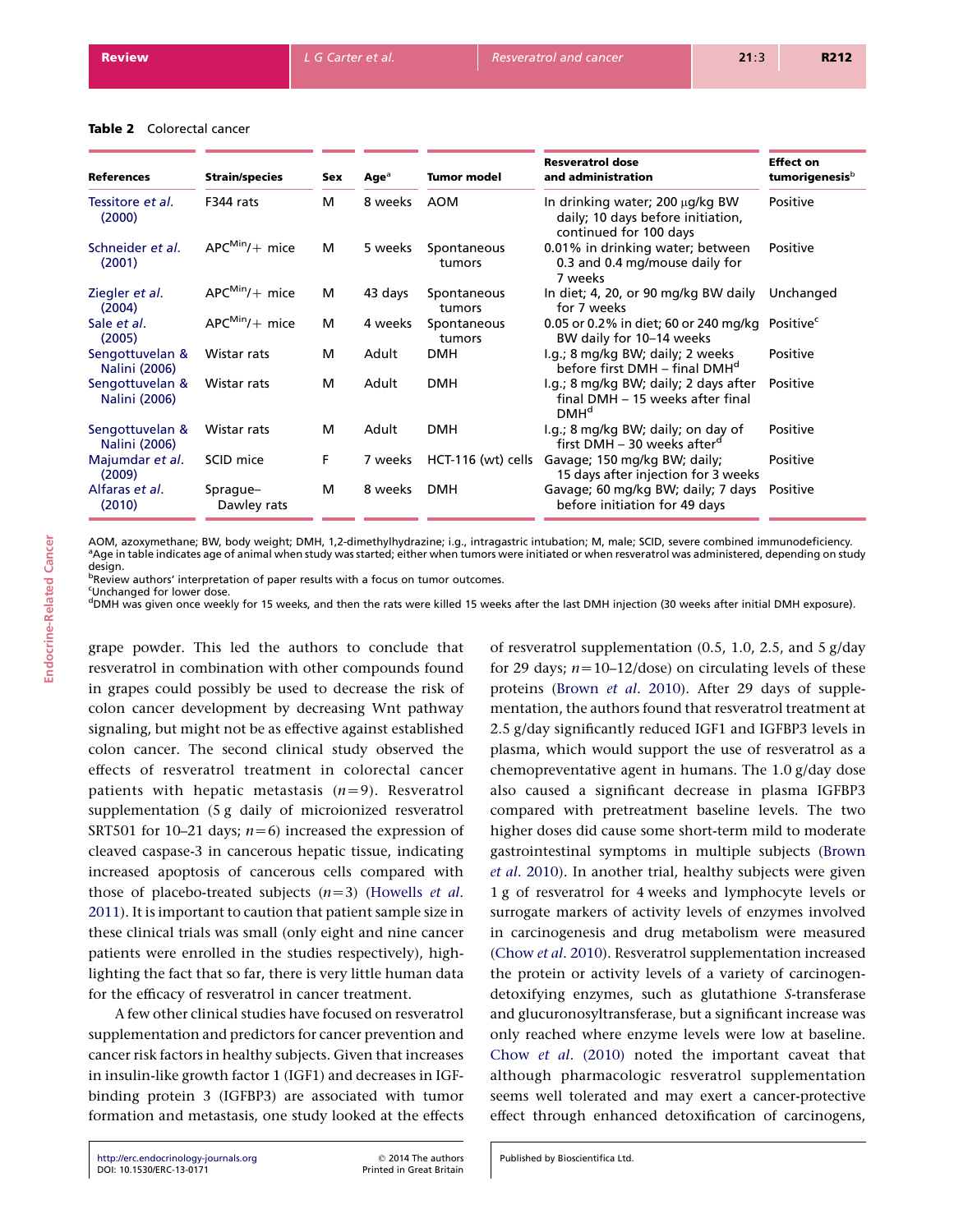<span id="page-6-0"></span>Table 3 Liver cancer

| <b>References</b>                        | <b>Strain/species</b>   | Sex | Age <sup>a</sup>          | <b>Tumor model</b>                    | <b>Resveratrol dose and</b><br>administration                                                                                        | <b>Effect on</b><br>tumorigenesis <sup>b</sup> |
|------------------------------------------|-------------------------|-----|---------------------------|---------------------------------------|--------------------------------------------------------------------------------------------------------------------------------------|------------------------------------------------|
| Carbo et al.<br>(1999)                   | Wistar rats             | м   | Adult <sup>c</sup>        | AH-130 cells                          | I.p.; 1 mg/kg BW; daily; 7 days<br>starting at injection                                                                             | Positive                                       |
| Bishayee & Dhir<br>(2009)                | Sprague-<br>Dawley rats | F.  | $31-37$ days <sup>d</sup> | $DENA + PB$                           | 0.06, 0.12, or 0.36% in diet; 50, 100, Positive <sup>e</sup><br>or 300 mg/kg BW daily; 4 weeks<br>before initiation - 16 weeks after |                                                |
| Luther et al.<br>(2011)                  | Sprague-<br>Dawley rats | F.  | $31 - 37$ days            | $DENA + PB$                           | 0.06, 0.12, or 0.36% in diet; 50, 100, Positive<br>or 300 mg/kg BW daily; 4 weeks<br>before initiation - 14 weeks after              |                                                |
| Rajasekaran et al. Wistar rats<br>(2011) |                         | м   | 6-8 weeks                 | $DENA + PB$                           | Gavage; 20 mg/kg BW; daily; on day Positive<br>of initiation - 15 days after                                                         |                                                |
| Rajasekaran et al. Wistar rats<br>(2011) |                         | м   | 6-8 weeks                 | $DENA + PB$                           | Gavage; 20 mg/kg BW; daily; for<br>15 days from 17 to 18 weeks after<br>initiation                                                   | Positive                                       |
| Salado et al.<br>(2011)                  | C57BL/6J mice           | м   | 6-8 weeks                 | B <sub>16</sub> M cells<br>metastasis | I.g.; 1 mg/kg BW; daily; day of<br>injection - 12 days after                                                                         | Positive                                       |
| Lin <i>et al.</i> (2012)                 | HBx mice                | м   | 12 months                 | Spontaneous<br>tumors                 | 0.024% in diet; 30 mg/kg BW daily; Positive<br>for 4 months                                                                          |                                                |

BW, body weight; DENA, diethylnitrosamine; F, female; HBx, hepatitis B virus X protein; i.g., intragastric intubation; M, male; PB, phenobarbital. <sup>a</sup>Age in table indicates age of animal when study was started; either when tumors were initiated or when resveratrol was administered, depending on study design

 $^{b}$ Review authors' interpretation of paper results with a focus on tumor outcomes.<br><sup>C</sup>Age was not given but the rats were  $\sim$  100 g.

 $A_{\text{A}}$ ge was not given but the rats were the same weight (65–85 g) as the group's next paper ([Luther](#page-16-0) et al. 2011). Unchanged for lowest dose.

it might also have the potential to alter the metabolism of a variety of medications through the inhibition of cytochrome P450 activity. Therefore resveratrol's safety and benefit must be further delineated, particularly in the context of co-administering it with pharmaceutical agents.

From this limited clinical trial data, it is apparent that much more human research is needed before resveratrol can be considered as a viable option for cancer prevention or therapy. There are several other completed clinical trials looking at resveratrol and cancer that have yet to publish results and one on-going clinical trial [\(clinicaltrials.gov\)](http://clinicaltrials.gov). All of these trials are focusing either on patients with colorectal cancer or are assessing cancer prevention capabilities of resveratrol in healthy patients. Thus far, its most promising use seems to be in cancer prevention instead of treatment. It is important to note that there is some evidence that resveratrol may have adverse effects in certain cancer patients. In a phase II clinical trial involving relapsed or refractory multiple myeloma patients, resveratrol at a dose of 5 g/day caused adverse events (including nausea, diarrhea, fatigue, and renal toxicity), which may have contributed to the death of one patient and caused the investigators to prematurely end the study ([Popat](#page-16-0) et al. [2013](#page-16-0)). The authors note that this high dose has been shown to be safe in other clinical trials in healthy patients. This highlights the need for more research into the efficacy

and safety of resveratrol in in vivo cancer models. Later we will discuss much of the work that has been completed with resveratrol use in animal models of breast, colorectal, hepatic, pancreatic, and prostate cancers.

#### Animal studies

#### Breast cancer

Breast cancer accounts for one in three diagnosed cancers in women in the USA [\(DeSantis](#page-15-0) et al. 2011a[,b](#page-15-0)). Current treatment options for breast cancer include chemotherapy, radiation, or surgery to remove tumors and breast tissue. Hormone therapy is also available, especially for post-menopausal women. Resveratrol is considered a phytoestrogen that seems to have both agonistic and antagonistic effects on estrogen [\(Bowers](#page-14-0) et al. 2000, [Bhat](#page-14-0) et al[. 2001\)](#page-14-0). Given this, it makes sense that research conducted on resveratrol and estrogen-related cancers have found diverse results. In several animal models, resveratrol supplementation was shown to decrease the incidence of mammary tumor formation. In 45-day old female Sprague–Dawley rats, resveratrol supplementation in the diet (0.001%; daily intake calculated to be 100 mg/rat) started 7 days before tumor initiation and continued for 120 days after initiation was found to

<http://erc.endocrinology-journals.org> [DOI: 10.1530/ERC-13-0171](http://dx.doi.org/10.1530/ERC-13-0171)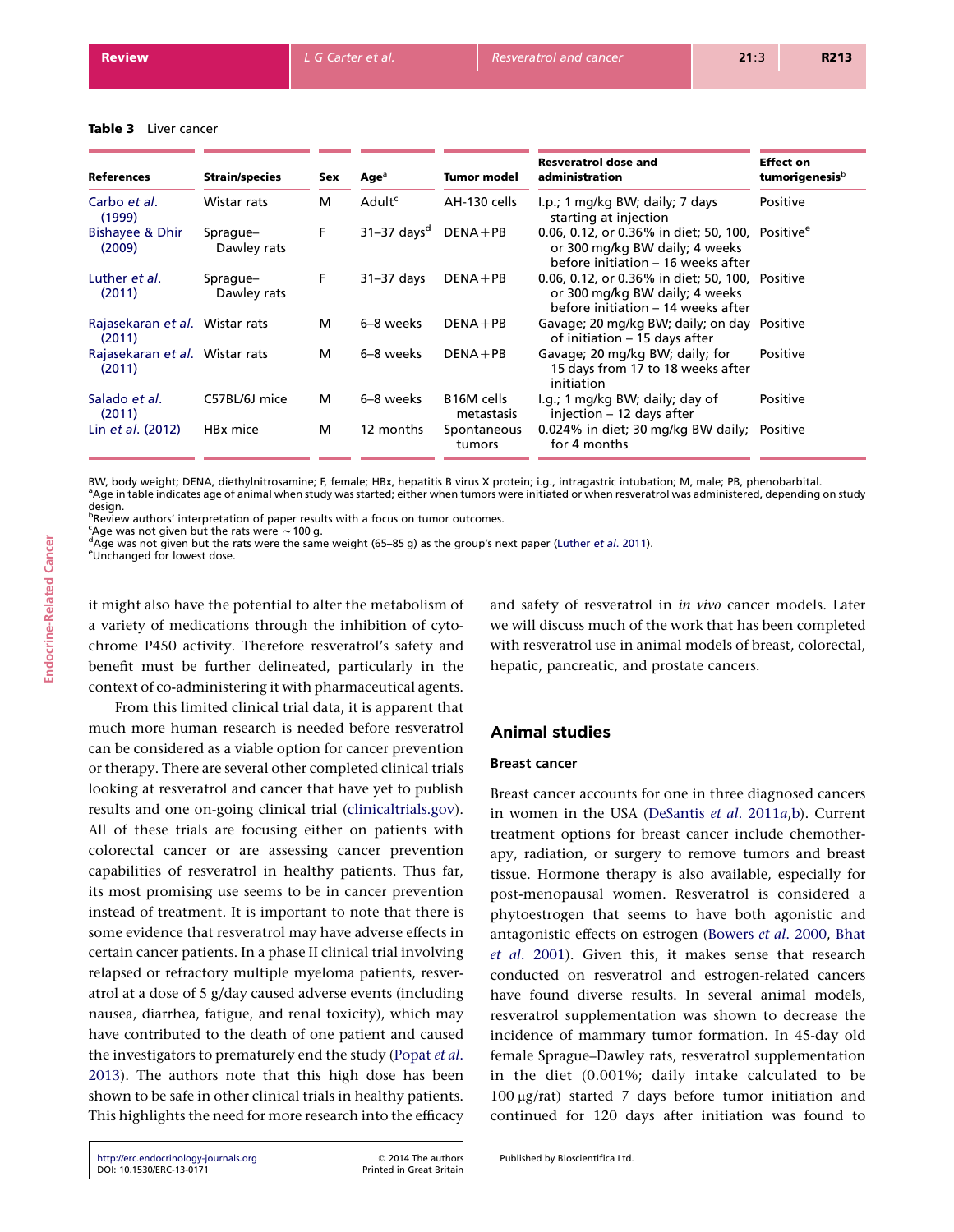<span id="page-7-0"></span>

| <b>References</b>          | <b>Strain/species</b> | Sex | Age <sup>a</sup> | Tumor model            | <b>Resveratrol dose and</b><br>administration                                                                          | <b>Effect on</b><br>tumorigenesisb |
|----------------------------|-----------------------|-----|------------------|------------------------|------------------------------------------------------------------------------------------------------------------------|------------------------------------|
| Kuroiwa et al.<br>(2006)   | Syrian hamsters       | м   | 6 weeks          | <b>BOP</b>             | 0.001% in diet; daily; 1 week before<br>initiation for 3 weeks                                                         | Unchanged                          |
| Kuroiwa et al.<br>(2006)   | Syrian hamsters       | м   | 6 weeks          | <b>BOP</b>             | 0.001% in diet; daily; 1 week after initial<br>BOP injection for 14 weeks                                              | Unchanged                          |
| Harikumar et al.<br>(2010) | Nude mice             | м   | 4 weeks          | MIA PaCa-2<br>cells    | Gavage; 40 mg/kg BW; daily; 1 week<br>after injection for 4 weeks                                                      | Positive                           |
| Oi et al. (2010)           | Nude mice             |     | 6-8 weeks        | MIA PaCa-2<br>cells    | Gavage; 10 or 50 mg/kg BW;<br>$5 \times$ /week; 2 weeks before injection -<br>tumors reaching 1 cm <sup>3</sup> volume | Positive <sup>c</sup>              |
| Roy et al. (2011)          | Nude mice             |     |                  | 4–6 weeks PANC-1 cells | Gavage; 20, 40, or 60 mg/kg BW;<br>$5 \times$ /week, 1 week after injection<br>for 6 weeks                             | Positive                           |
| Shankar et al.<br>(2011)   | Kras $G12D$ mice      |     | 8 weeks          | Spontaneous<br>tumors  | Gavage; 40 mg/kg BW; $5 \times$ /week;<br>for $\sim$ 10 months                                                         | Positive                           |

BOP, N-nitrosobis(2-oxopropyl)amine); BW, body weight; M, male.<br>ªAge in table indicates age of animal when study was started; either when tumors were initiated or when resveratrol was administered, depending on study design.

<sup>b</sup>Review authors' interpretation of paper results with a focus on tumor outcomes.

c The protection was dose dependent, but the lower dose was not significantly improved compared to vehicle control.

increase time to first tumor formation and decrease tumor incidence and multiplicity following 7,12-dimethylben $z(a)$ anthracene (DMBA) administration [\(Banerjee](#page-14-0) et al. [2002](#page-14-0)). Analysis of the tumor tissue also showed that resveratrol reduced DMBA-generated COX2 expression and NF-kB binding to DNA. In a similar rat mammary tumor model, supplementation of a higher dose of resveratrol in the diet (0.1%), starting at birth and continuing for 180 days, decreased tumor number per rat and increased latency to tumor development after tumor initiation at postnatal day 50 [\(Whitsett](#page-18-0) et al. 2006). For resveratrol supplementation starting at birth, nursing dams were fed the diets containing resveratrol and pups were then weaned onto the same diet. Cellular proliferation and apoptosis in the mammary tumor tissue was also measured. Proliferating cell percentage was reduced with resveratrol treatment, while apoptotic-labeling index (epithelial cells stained positive for apoptosis/total number of epithelial cells) was increased compared with control diet-fed rats ([Whitsett](#page-18-0) et al. 2006).

Using young, 5-week-old female Sprague–Dawley rats and a DMBA carcinogenesis model, [Chatterjee](#page-15-0) et al. (2011) found that resveratrol supplementation in the diet (0.001%; daily intake calculated to be  $100 \mu g/r$ at) decreased palpable mammary tumor incidence 11 weeks after DMBA exposure. After 24 weeks of supplementation, animals were killed and mammary tissue was analyzed for DNA damage, 5-lipoxygenase (5-LOX), transforming growth factor  $\beta$ 1 (TGF $\beta$ 1), NF- $\kappa$ B, cell proliferation, and apoptosis, all of which can be the indicators of tumorigenesis. Resveratrol treatment positively impacted all of these markers in the mammary tissue; it decreased the appearance of single-strand DNA, indicating less DNA damage; decreased 5-LOX expression and activity; decreased TGFb1 and NF-kB expression; decreased cell proliferation; and increased the number of apoptotic cells. In a different model of rat mammary tumorigenesis using N-nitroso-N-methylurea (NMU) to promote tumor formation in 49-day-old Sprague–Dawley females, resveratrol was given by oral gavage (10 or 100 mg/kg BW) five times a week for 1 week before NMU injection and continued for 120 days after. The higher dose of resveratrol resulted in a significant delay in tumor formation and decrease in tumor multiplicity, while the lower dose did not significantly alter these parameters compared with control (Bhat et al[. 2001\)](#page-14-0). In a model of spontaneous mammary tumor formation, 20-week-old female FVB/N HER2/neu transgenic mice treated with resveratrol in their drinking water (0.0001%; daily intake calculated to be  $4 \mu$ g/mouse) for 11 weeks had a significant increase in latency to tumor formation. Resveratrol treatment also decreased tumor number and size per animal and reduced tumor metastasis to the lungs [\(Provinciali](#page-17-0) et al. 2005). In a xenograft model where athymic nude female mice from 6 to 8 weeks of age were injected with MDA-MB-231 (estrogen receptor  $(ER)\alpha(-)$ ,  $ER\beta(+)$ ) cells, Garvin *et al*. found that resveratrol (25 mg/kg BW; i.p. injection) given daily for 3 weeks after tumors had already reached  $40 \text{ mm}^3$  caused a significant reduction in tumor growth. Tumors in vehicle-treated controls increased in size by four- to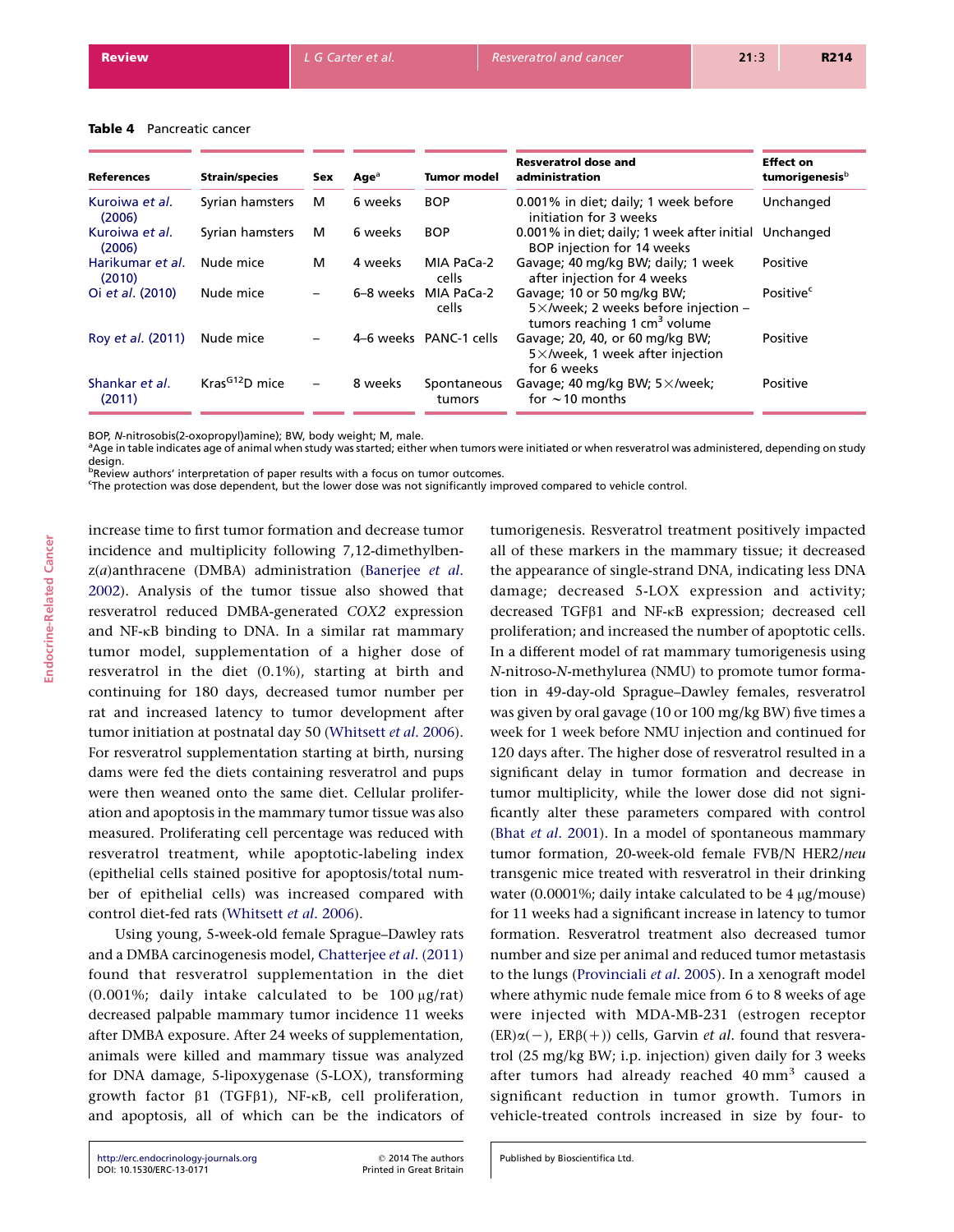#### <span id="page-8-0"></span>Table 5 Prostate cancer

| <b>References</b>             | <b>Strain/species</b> | Sex | Age <sup>a</sup> | <b>Tumor model</b>    | <b>Resveratrol dose</b><br>and administration                                               | <b>Effect on</b><br>tumorigenesis <sup>b</sup> |  |
|-------------------------------|-----------------------|-----|------------------|-----------------------|---------------------------------------------------------------------------------------------|------------------------------------------------|--|
| Harper et al.<br>(2007)       | <b>TRAMP</b> mice     | м   | 5 weeks          | Spontaneous<br>tumors | 0.0625% in diet; daily for 23 weeks                                                         | Positive                                       |  |
| Seeni <i>et al.</i> (2008)    | <b>TRAP rats</b>      | м   | 3 weeks          | Spontaneous<br>tumors | 0.005, 0.01, or 0.02% in drinking water; Positive<br>daily for 7 weeks                      |                                                |  |
| Seeni et al. (2008) Nude mice |                       | м   | 6 weeks          | PLS30 cells           | 0.01 or 0.02% daily in drinking water;<br>1 week after cell<br>injection - 6 weeks after    | Unchanged                                      |  |
| Wang et al.<br>(2008)         | Nude mice             | м   | 5 weeks          | LNCaP cells           | 0.005 or 0.01% in diet; daily; 2 weeks<br>before cell injection - 7 weeks after             | Unchanged <sup>c</sup>                         |  |
| Dias et al. (2013)            | Nude mice             | м   |                  | 6-7 weeks LNCaP cells | Gavage; 50 mg/kg BW; every other day;<br>2 weeks prior to cell injection -<br>5 weeks after | Positive                                       |  |

BW, body weight; M, male; TRAP, transgenic rats for adenocarcinoma of prostate; TRAMP, transgenic adenocarcinoma of mouse prostate.

<sup>a</sup>Age in table indicates age of animal when study was started; either when tumors were initiated or when resveratrol was administered, depending on study design.

<sup>b</sup>Review authors' interpretation of paper results with a focus on tumor outcomes.

c Resveratrol delayed tumor growth at 3 weeks (both doses) and 4 weeks (higher dose only) post injection compared with mice on control diet, but there were no differences in tumor size after 7 weeks at the end of the study.

fivefold over the next 3 weeks, while tumors in resveratroltreated mice did not increase in size. Furthermore, apoptosis was increased and angiogenesis was decreased in the tumor cells from resveratrol-compared with vehicle-treated mice ([Garvin](#page-15-0) et al. 2006). Taken together, these animal models suggest that resveratrol could potentially be used as a chemopreventative or cancer treatment agent.

Other studies have not shown such promising results for resveratrol as a breast cancer therapy. In 17-week-old BALB/c female mice, 4T1 mammary carcinoma cells (an  $ER\alpha$ - and  $Er\beta$ -positive cell line) were injected and breast tumor formation and metastasis to the lungs were monitored (Bove et al[. 2002](#page-14-0)). Mice that were treated with resveratrol at 1, 3, or 5 mg/kg BW daily (i.p. injection) for 23 days following tumor cell injection showed no differences in mammary tumor latency, mammary tumor number, or tumor metastasis to the lungs compared with vehicle-treated mice injected with the 4T1 cells (Bove et al[. 2002](#page-14-0)). Castillo-Pichardo et al. injected low metastatic cells  $ER\alpha(-)$ ,  $ER\beta(+)$  MDA-MB-231, or high metastatic  $ER(-) MDA-MB-435$  cancer cells into 5- to 6-week-old female mice with severe combined immunodeficiency (SCID) and athymic nude (nu/nu) respectively. They then evaluated tumor formation and metastasis with or without resveratrol supplementation (0.5, 5, or 50 mg/kg BW; oral gavage) starting 7 days after tumor cell injection and continuing for 44 or 108 days ([Castillo-](#page-15-0)[Pichardo](#page-15-0) et al. 2013). At all concentrations of dietary supplementation and in both cell types, there was an increase in mammary tumor formation and metastasis

compared with vehicle-treated mice. Because phytoestrogens such as resveratrol can affect development in prepubertal animals, Sato et al[. \(2003\)](#page-17-0) treated female Sprague–Dawley rats daily with resveratrol on postnatal days 15–19 (10 or 100 mg/kg BW; s.c. injection). On postnatal day 49, rats were injected with NMU to promote mammary tumor formation. Resveratrol at 100 mg/kg BW given on postnatal days 15–19 had no effect on tumor latency but increased the multiplicity of tumors and the incidence of rats with tumors  $\geq$ 1 cm. The lower dose did not cause the same negative effects, but it was not beneficial either (Sato et al[. 2003\)](#page-17-0). These studies suggest that caution must be applied in adapting resveratrol for human use and may indicate that resveratrol can promote mammary tumor growth and formation depending on cell type and other factors. A summary of these studies is provided in [Table 1](#page-4-0).

#### Colorectal cancer

Colorectal cancer is one of the leading causes of cancer deaths in the Western world (Siegel et al[. 2012\)](#page-17-0). Diet and lifestyle have been shown to have a significant impact on the development of colorectal cancers ([Doll & Peto 1981,](#page-15-0) [Willett 1995](#page-18-0)), making resveratrol an interesting treatment possibility for this cancer type. Furthermore, oral administration of resveratrol might be expected to have a maximal impact on local intestinal processes before metabolic inactivation by the liver. Several different animal models have been used to evaluate the effect of resveratrol treatment on colon tumor formation. Using

Endocrine-Related Cancer

**Endocrine-Related Cancer**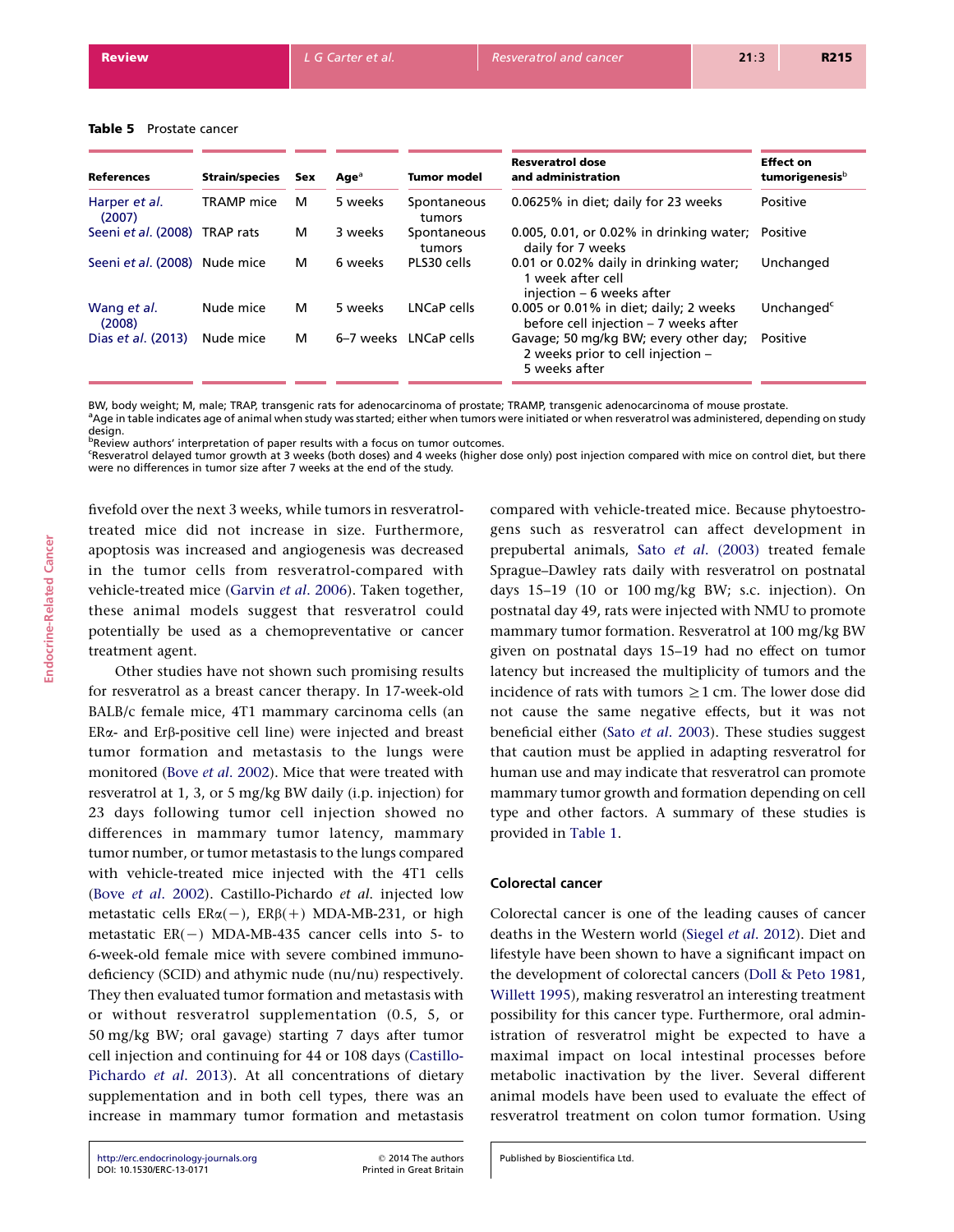azoxymethane to induce colon tumorigenesis in 8-weekold male Fisher 344 rats, [Tessitore](#page-17-0) et al. (2000) found that resveratrol supplementation in drinking water (daily intake calculated to be  $200 \mu g/kg$  BW) for 100 days decreased the appearance of aberrant crypt foci (ACF) precursors for colon cancer compared with rats receiving control water. They also found that resveratrol treatment reduced the appearance of large-sized ACF as well as increased the expression of Bcl2-associated X (Bax), a proapoptotic protein in precancerous cells. Other studies have used 1,2-dimethylhydrazine (DMH) to promote colon tumor formation in rats in order to study the chemopreventative effects of resveratrol. Sengottuvelan & Nalini exposed adult male Wistar rats to DMH once weekly for 15 weeks and then killed the rats 30 weeks after the initial DMH injection. The rats were then treated daily with vehicle or resveratrol (8 mg/kg BW; oral gavage): i) before and during DMH initiation (2 weeks before and throughout the 15 weeks DMH treatment), ii) after the final DMH treatment (2 days after the last DMH injection to the end of the study), and iii) from the initial DMH treatment until the end of the experiment. They found that all three resveratrol exposure protocols decreased tumor incidence and the number of ACF compared with vehicle-treated DMH rats ([Sengottuvelan & Nalini 2006\)](#page-17-0). This same group also looked at the markers of inflammation, cell proliferation, and apoptosis in intestinal mucosa sampled from rats injected with DMH, with or without a similar resveratrol supplementation protocol. Resveratrol reduced COX2 expression and activity, decreased ornithine decarboxylase which is highly expressed in cells during cell proliferation and tumor promotion, and increased the presence of cleaved capsase-3, indicating cellular apoptosis [\(Sengottuvelan](#page-17-0) et al. 2009). In 8-week-old Sprague–Dawley male rats, treatment with resveratrol by gavage over a 49-day period starting 7 days before tumor initiation (60 mg/kg BW) reduced the number of intestinal ACF as well as mucin-depleted foci (MDF) following DMH injection ([Alfaras](#page-14-0) et al. 2010). MDF reduction is important because MDF foci are characterized by deregulated Wnt signaling (Yang et al[. 2008](#page-18-0)), which is considered to be a major risk factor for colon cancer development ([Moon](#page-16-0) et al[. 2004](#page-16-0), [Sancho](#page-17-0) et al. 2004).

Other studies used a mouse model of spontaneous colon tumor formation. Adenomatous polyposis coli  $(Apc)^{Min/+}$  mice contain a germ line mutation in the tumor suppressor gene adenomatous polyposis and are predisposed to develop colon cancer [\(Wechter](#page-18-0) et al. 2000). Since spontaneous tumors in these mice are sensitive to COX inhibitors, resveratrol use to prevent tumor formation was of interest in this model [\(Jacoby](#page-15-0) et al. [1996](#page-15-0), [2000\)](#page-15-0). In one study, when 5-week-old male C57BL/6J-Apc $^{Min/+}$  mice were treated with resveratrol for 7 weeks (0.01% in drinking water; daily intake calculated to be between 0.3 and 0.4 mg/mouse per day), resveratrol supplementation resulted in a 70% reduction in small intestinal tumors compared with vehicle-treated control animals. Markers for cell cycle progression and proliferation were evaluated in the intestinal mucosa and resveratrol decreased cyclins D1 and D2 ([Schneider](#page-17-0) et al. [2001](#page-17-0)). Using 4-week-old C57BL/6J-Apc $\frac{\text{Min}}{}$  mice, Sale et al. showed that resveratrol supplementation for 10–14 weeks in the diet (0.2% of diet;  $\sim$  240 mg/kg BW daily) reduced adenoma number in the colon and small intestine compared with control  $Apc^{Min/+}$  mice, but a lower dose did not significantly affect adenoma number (0.05% of diet;  $\sim$  60 mg/kg BW daily) (Sale *et al.* 2005). After 3 weeks on either the 0.05 or 0.2% resveratrol diet, levels of prostaglandin E2 (PGE2) in WT male C57BL/6J mice were reduced in the intestinal mucosa, suggesting decreased COX2 activity (Sale et al[. 2005](#page-17-0)). Using C57BL/6J-Apc $^{\text{Min}/+}$ mice, however, Ziegler et al[. \(2004\)](#page-18-0) were unable to show that resveratrol supplementation prevented tumor formation. Specifically, the incidence of tumors or Cox2 expression was no different between male mice given resveratrol (in diet; daily intake of 4, 20, or 90 mg/kg starting at  $\sim$  6 weeks of age for 7 weeks) vs control. Sale et al. only detected differences in adenoma load at a dose that was much higher than either Ziegler et al. (no effect) or Schneider et al. (positive effect). Age at which this mouse model is treated may be critical in preventing tumor formation; Sale et al. and Schneider et al. started resveratrol treatment at 4 and 5 weeks of age, respectively, while Ziegler et al. waited until 6 weeks of age to start the supplementation. Ziegler et al., however, did find a significant decrease in PGE2 levels in the tumors treated with resveratrol at 90 mg/kg BW, suggesting that resveratrol was having some effect on Cox2 activity in the

Finally, resveratrol in combination with other natural compounds may also be a viable option for the treatment of colon cancers. In a recent study, 7-week-old female ICR SCID mice were injected with HCT-116 (wt) cells to initiate colon cancer formation, and 15 days post cell injection after tumors had formed, they were treated daily by oral gavage with both 500 mg/kg of curcumin and 150 mg/kg of resveratrol for 3 weeks [\(Majumdar](#page-16-0) et al. [2009](#page-16-0)). The combination of curcumin and resveratrol were able to significantly inhibit colon cancer cell growth compared with tumor growth in vehicle control mice, and

intestinal mucosa ([Ziegler](#page-18-0) et al. 2004).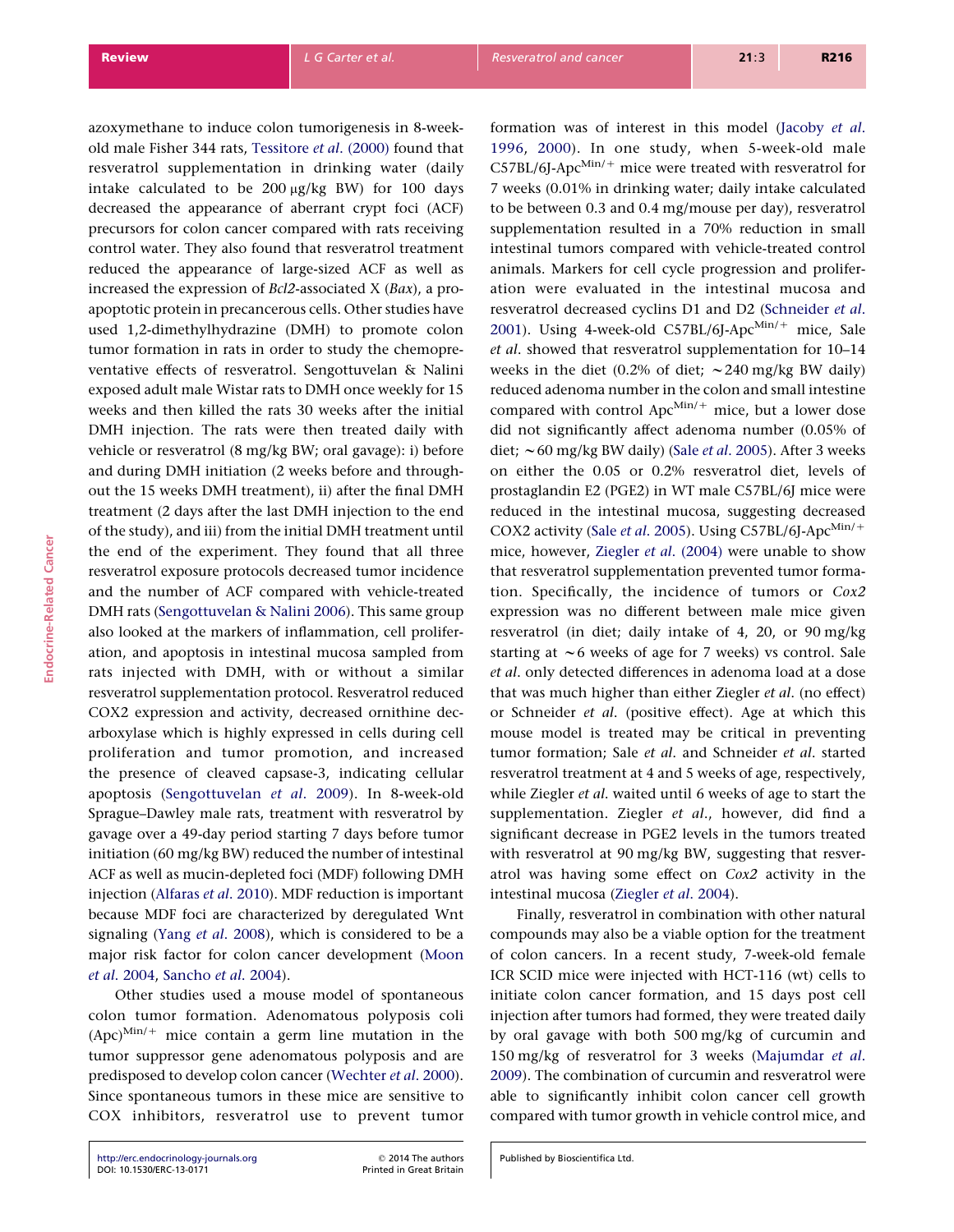this was associated with increases in apoptotic cells in the treated mice. Both resveratrol and curcumin individually (at the same doses as the combination) provided significant, albeit lower levels of protection in this model as well [\(Majumdar](#page-16-0) et al. 2009). [Table 2](#page-5-0) summarizes the animal models used to investigate resveratrol and colorectal cancer.

#### Liver cancer

Liver cancer, or hepatocellular carcinoma (HCC), is one of the most deadly forms of cancer, and its incidence has been increasing worldwide ([Llovet](#page-16-0) et al. 2003). Risk factors for HCC include hepatitis, alcoholism, and high-fat diet consumption [\(El-Serag](#page-15-0) et al. 2006, [Alter 2007\)](#page-14-0). Animal models used to study the effects of resveratrol on hepatic tumors include transplantation of liver cancer cells into animal host and carcinogenic promotion of tumor formation. In adult male Wistar rats injected with AH-130 Yoshida ascites hepatoma cells, daily resveratrol treatment (1 mg/kg BW; i.p. injection) starting at cell implantation reduced the number of tumor cells after 7 days compared with untreated rats injected with the hepatoma cells. Though, it is important to point out that tumor volume was unchanged by resveratrol treatment (Carbo et al[. 1999\)](#page-15-0).

Multiple studies in rats have used diethylnitrosamine (DENA) injection followed by tumor promotion with phenobarbital to induce HCC in the animals. In one of these studies, [Bishayee & Dhir \(2009\)](#page-14-0) gave resveratrol to adult female Sprague–Dawley rats (0.06, 0.12, or 0.36% diet; daily intake calculated to be 50, 100, or 300 mg/kg BW) starting 4 weeks before tumor initiation and continued for 16 weeks after initiation. Resveratrol supplementation at 100 and 300 mg/kg BW reduced the appearance and multiplicity of hepatocyte nodules at the end of the study compared with DENA-treated animals that did not receive resveratrol. Cellular architecture of the liver tissue was also improved by resveratrol treatment at 300 mg/kg BW. In all three doses of resveratrol treatment, there was a decrease in hepatic cellular proliferation as indicated by reduced expression of proliferating cell nuclear antigen (PCNA). In the livers of the two higher doses of resveratrol-treated animals, there were also significant increases in Bax expression and decreases in Bcl2 expression, signifying facilitation of apoptosis by resveratrol. Furthermore, resveratrol at higher doses decreased lipid peroxidation and protein carbonyl content in livers compared with control DENA-injected rats, indicating that resveratrol might act as a free radical scavenger and decrease the incidence of tumor formation ([Bishayee](#page-14-0) et al. 2010a). Resveratrol supplementation also caused an increase in hepatic expression of NFE2-related factor 2 (Nrf2 (Nfe212); [Bishayee](#page-14-0) et al. 2010a). Increased expression of Nfr2, a transcription factor involved in the expression of antioxidant genes, suggests that resveratrol may exert an antioxidant effect in the liver of DENAinjected animals. Lastly, in a dose-dependent manner, resveratrol reduced the expression of heat-shock protein 70 and COX2, as well as decreased DENA-induced translocation of NF-kB to the nucleus, suggesting that resveratrol is having an anti-inflammatory effect in this model [\(Bishayee](#page-14-0) *et al.* 2010*b*). In a separate study, the same group found that resveratrol reduced tumor multiplicity in a dose-dependent manner compared with control DENA-treated animals 14 weeks after tumor initiation. In this study, the lowest dose of resveratrol (50 mg/kg BW) also significantly decreased the nodule multiplicity ([Luther](#page-16-0) et al. 2011). In a more recent study, [Rajasekaran](#page-17-0) et al[. \(2011\)](#page-17-0) have investigated the ability of resveratrol to prevent or treat HCC in 6- to 8-week-old male Wistar rats by treating animals daily with resveratrol (20 mg/kg BW; oral gavage) for either 15 days starting at the DENA injection or for 15 days after the development of HCC. In both the early and advance stages of HCC, resveratrol treatment increased the expression of apoptotic markers and decreased the expression of anti-apoptotic markers. Resveratrol treatment at both time points also reduced cell crowding and alteration in cellular architecture as well as decreased liver size compared with control rats treated with DENA [\(Rajasekaran](#page-17-0) et al. 2011). Lin [et al](#page-16-0). [\(2012\)](#page-16-0) evaluated the effects of resveratrol treatment on the precancerous stage of liver carcinogenesis in 12-month-old male hepatitis B virus X protein (HBx) transgenic mice that spontaneously develop HCC at older ages. Resveratrol supplementation (0.024% diet; daily intake calculated to be 30 mg/kg BW) for 4 months significantly reduced the incidence of HCC by 5.3-fold and increased latency to tumor formation. The results from liver cancer models have been consistently positive, indicating a potential benefit for resveratrol in HCC prevention and/or therapy.

In addition to regulation of liver cancer function, resveratrol may also influence metastasis to the liver from other primary cancers. Salado et al[. \(2011\)](#page-17-0) used B16 melanoma (B16M) cells to study the effects of resveratrol treatment on hepatic metastasis caused in large part by the production of proinflammatory cytokines. Six- to eightweek-old male C57BL/6J mice were given a daily oral dose of resveratrol (1 mg/kg BW) from the day of intrasplenic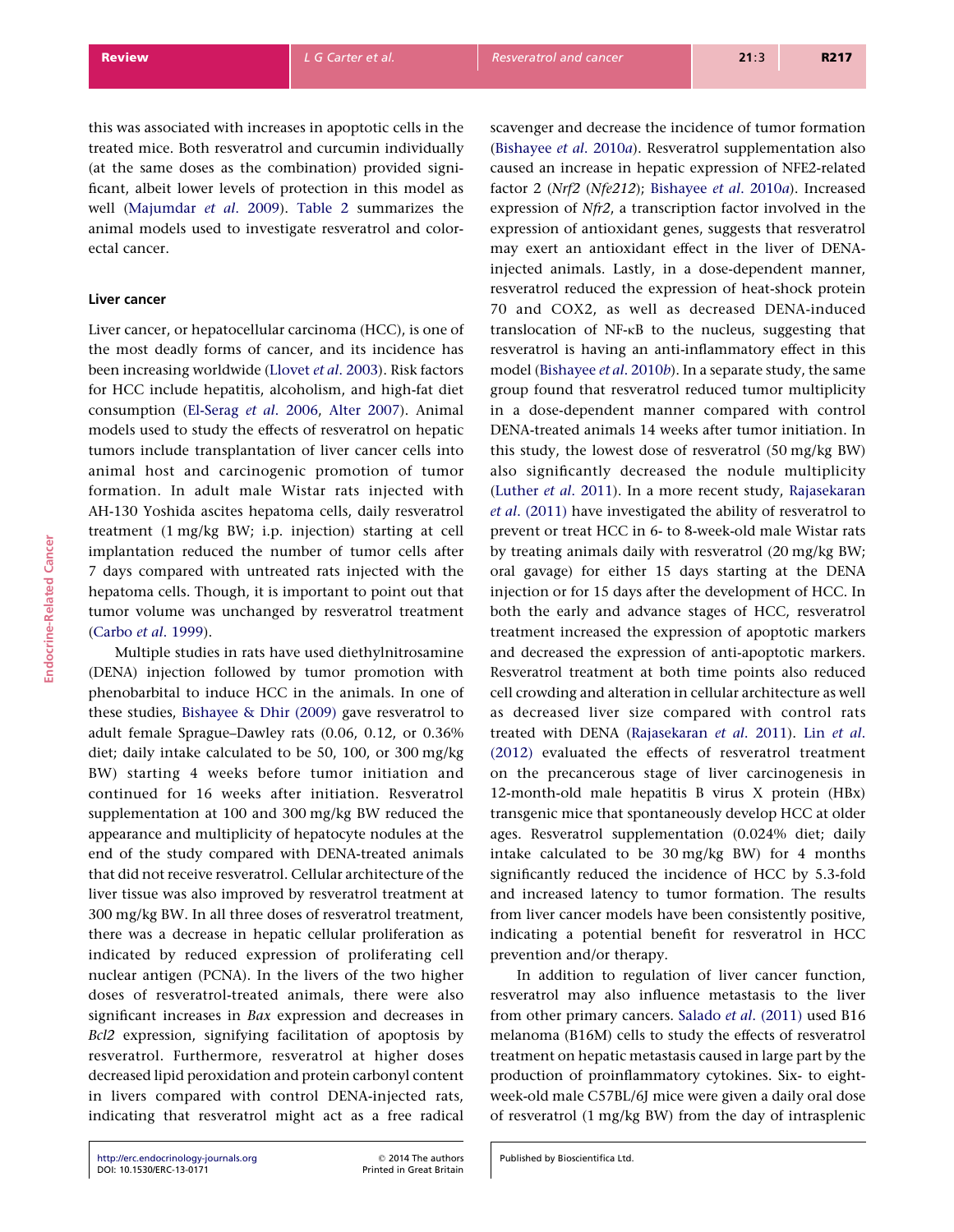injection of B16M cells through 12 days after injection. Resveratrol treatments reduced hepatic metastasis volume and metastasis number compared with vehicle control mice given B16M cells. A summary of the methods and findings are given in [Table 3](#page-6-0).

#### Pancreatic cancer

Risk for pancreatic cancer is linked to obesity, highfat diet, and consumption of meat products [\(Olsen](#page-16-0) et al. [1989](#page-16-0), [Baghurst](#page-14-0) et al. 1991). Because so many pancreatic carcinomas are diagnosed at late, treatment-refractory stages, prognosis for patients with pancreatic cancer is generally poor. Clearly, there is a need for effective treatment alternatives for pancreatic cancer. A few researchers have looked at the in vivo effects of resveratrol on pancreatic cancer [\(Table 4\)](#page-7-0). Oi et al[. \(2010\)](#page-16-0) injected 6- to 8-week old Swiss nude mice with human pancreatic carcinoma cells (PaCa-2) to promote pancreatic tumor xenograft formation. Resveratrol was given five times a week by oral gavage (10 or 50 mg/kg BW) for 2 weeks before MIA PaCa-2 injection and then continued throughout the experiment until tumor volumes reached  $1 \text{ cm}^3$ . Resveratrol reduced tumor size and number in a dosedependent manner compared with animals dosed with vehicle control. Resveratrol also inhibited the activity of an inflammatory enzyme, leukotriene A<sub>4</sub> hydrolase ([Oi](#page-16-0) et al[. 2010](#page-16-0)). In a similar study, [Harikumar](#page-15-0) et al. (2010) injected MIA PaCa-2 cells into 4-week-old male mice and then resveratrol was given daily (40 mg/kg BW) for a 4 week duration starting 1 week after the cells were injected. They found that resveratrol treatment significantly decreased tumor growth compared with vehicle-treated mice. Combination treatment of resveratrol with gemcitabine further enhanced protection as well. In 4- to 6-week old BALB/c nude mice treated five times a week with resveratrol for 6 weeks (20, 40, or 60 mg/kg BW by gavage) starting 1 week after tumor cell injection, resveratrol reduced tumor growth caused by the injection of PANC-1 cells (human pancreatic carcinoma, epitheliallike cells) in a dose-dependent manner compared with control mice (Roy et al[. 2011](#page-17-0)). Tumor tissues from resveratrol-treated mice also showed increased apoptosis and decreased proliferation compared with tumor tissue from vehicle-treated mice. This was accompanied by the inhibition of PI3K and Akt phosphorylation leading to an increase in the activation of the transcription factor Forkhead box O (FOXO). Activation of FOXO results in the expression of genes involved in cell-cycle arrest, indicating that resveratrol reduced tumor growth through

**Endocrine-Related Cancer** Endocrine-Related Cancer its effects on the cell cycle (Roy et al[. 2011](#page-17-0)). In 8-week-old Kras<sup>G12D</sup> mice that spontaneously develop pancreatic tumors, resveratrol treatment over a 10-month period for five times a week (40 mg/kg BW by oral gavage) reduced pancreatic lesions compared with  $Kras^{G12D}$  that did not receive resveratrol treatment, indicating that resveratrol reduced spontaneous pancreatic tumors ([Shankar](#page-17-0) et al. [2011](#page-17-0)). The use of all animal models of pancreatic cancer has not shown that resveratrol supplementation is beneficial, however. One study evaluated resveratrol treatment (0.001% in diet) in 6-week-old male Syrian hamsters during and after tumor initiation via N-nitrosobis(2-oxopropyl)amine injection [\(Kuroiwa](#page-16-0) et al. [2006](#page-16-0)). Resveratrol did not affect the formation of hyperplasias or adenocarcinomas in either treatment stage. Regardless, data at this point suggest that resveratrol either positively influences or does not significantly impact pancreatic cancer outcomes in rodent models.

#### Prostate cancer

In men, prostate cancer is a leading cause of cancer-related death in USA (Siegel et al[. 2013](#page-17-0)). Diet and lifestyle may play a major role in the development of prostate cancer ([Wolk 2005](#page-18-0)), making a supplement such as resveratrol a promising candidate for prostate cancer chemoprevention. Relatively few in vivo studies, however, have been conducted that investigate the effects of resveratrol on prostate cancer prevention and treatment. Two studies have used rodent models of spontaneous prostate tumor formation to investigate resveratrol's protective abilities: the transgenic adenocarcinoma of mouse prostate (TRAMP) and the transgenic rat for adenocarcinoma of prostate (TRAP) models ([Harper](#page-15-0) et al. 2007, [Seeni](#page-17-0) et al. [2008\)](#page-17-0). Three additional studies have used xenograft models to study resveratrol's potential effects ([Seeni](#page-17-0) et al. [2008](#page-17-0), Wang et al[. 2008,](#page-18-0) Dias et al[. 2013\)](#page-15-0).

Harper et al[. \(2007\)](#page-15-0) administered resveratrol (0.0625% in diet) to 5-week-old TRAMP mice daily for 23 weeks and then observed tumor formation in the urogenital tract of the mice. Resveratrol-fed mice had a significantly reduced percentage of Grade 6, poorly differentiated tumors compared with control diet-fed mice. Grade 4 lesions were more common in resveratrol-treated mice than control diet-fed, indicating that resveratrol slowed down tumor progression to this stage ([Harper](#page-15-0) et al. 2007). There were, however, no differences in tumor numbers per animal, tumor weight, latency to tumor formation, or metastases between resveratrol treated and control animals [\(Harper](#page-15-0) et al. 2007). Further, at 12 weeks of age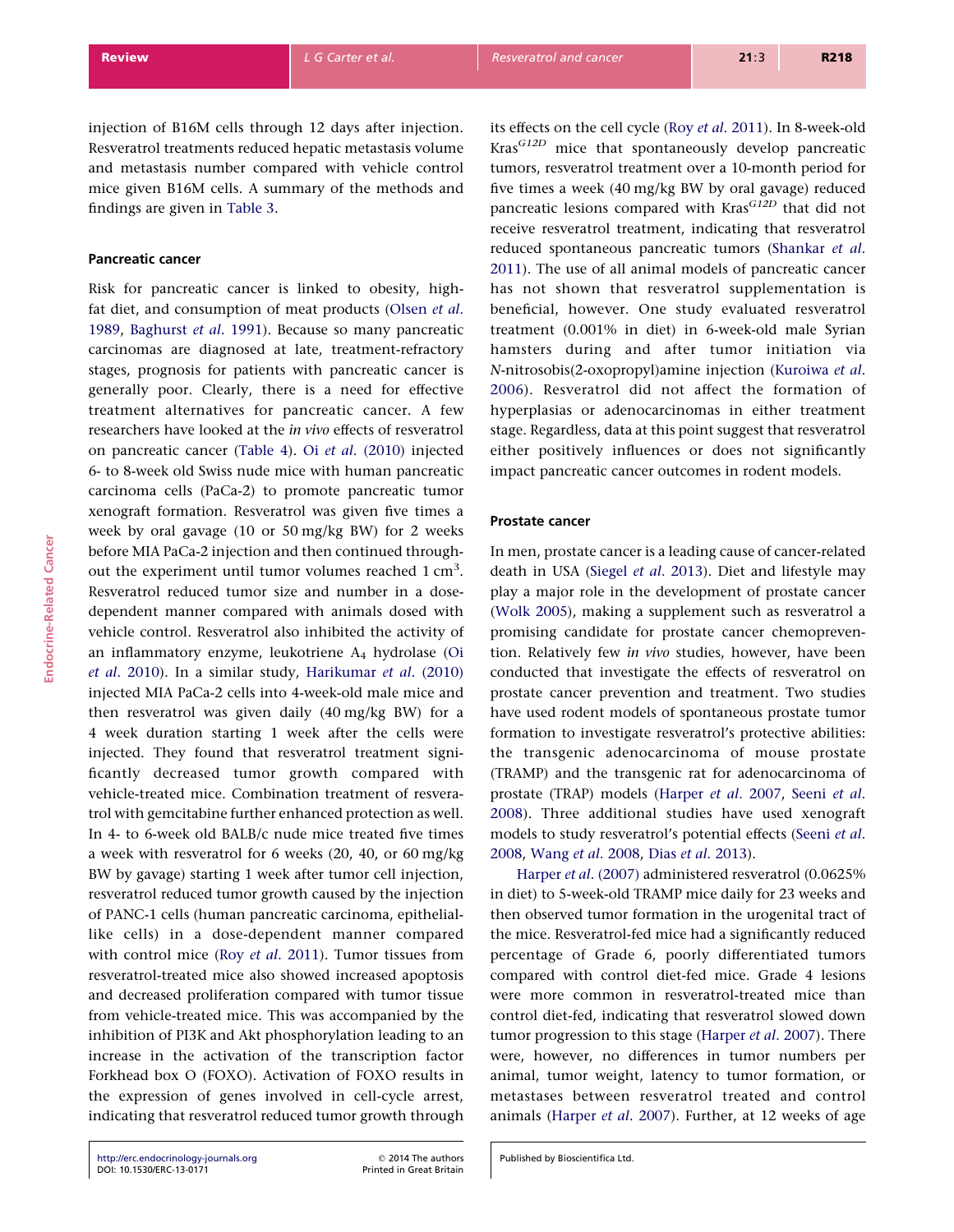after 7 weeks on the resveratrol diet, TRAMP mice showed reduced cellular proliferation in the dorsolateral and ventral prostate compared with control diet mice [\(Harper](#page-15-0) et al[. 2007](#page-15-0)).

When resveratrol was administered daily to TRAP rats for 7 weeks (0.005, 0.01, or 0.02% in drinking water), neoplastic lesion development was significantly reduced in the ventral and lateral lobes of the prostate compared with control-treated TRAP rats (Seeni et al[. 2008](#page-17-0)). There were, however, no significant differences in adenocarcinoma incidence between resveratrol-treated and control TRAP rats in either the ventral or lateral prostate ([Seeni](#page-17-0) et al[. 2008\)](#page-17-0). Protein expression of androgen receptor (AR) was also measured in the prostate of TRAP rats; resveratrol treatment at all three doses significantly decreased AR expression in the ventral prostate compared with control animals, suggesting a possible mechanism through which resveratrol may have chemopreventative effects ([Seeni](#page-17-0) et al[. 2008\)](#page-17-0). Within this same paper, Seeni et al. injected rat prostate cancer cells (PLS30 cells) into male athymic CD-1 nude mice at 6 weeks of age. Mice were then treated with or without resveratrol (0.01 or 0.02% in drinking water) from 1 week after the injection until they were killed at 6 weeks after the injection. Tumor volume and metastatic foci in the lungs were measured; neither resveratrol dose significantly affected either parameter compared with those mice not treated with resveratrol. [Seeni](#page-17-0) et al. [\(2008\)](#page-17-0) hypothesized that this was possibly due to the lack of AR protein in the PLS30 cells.

Two other studies have focused on the effects of resveratrol in human prostate cancer cells xenograft models. In both, androgen responsive-LNCaP human prostate cancer cells were injected s.c. into male mice following pre-treatment with resveratrol. [Wang](#page-18-0) et al. [\(2008\)](#page-18-0) administered resveratrol to 5-week-old BALB/ cAnNCr-nu/nu mice (0.005 or 0.01% in diet, daily) for 2 weeks before cell injection through 7 weeks after injection. After injection, animals were palpitated for tumor growth weekly; resveratrol at both doses in the diet significantly delayed tumor growth by 3 weeks (both doses) and 4 weeks (higher dose only) post injection compared with control diet mice; however, by 7 weeks, there were no differences in tumor volume (Wang et al[. 2008\)](#page-18-0). No differences in cell proliferation, measured by PCNA, were found between the resveratrol-treated and untreated groups. Interestingly, the resveratrol-treated animals showed significantly lower levels of apoptosis, measured by ApopTag, and there was increased microvessel formation (angiogenesis), measured by platelet/endothelial cell adhesion molecule 1 staining, in the higher resveratrol dose mice

compared with control-fed mice (Wang et al[. 2008\)](#page-18-0). Deceased apoptosis and increased angiogenesis could lead to long-term complications and worse outcomes. A separate study used similar tumor cells in 6- to 7-week-old Fox  $n1^{nu}$  mice (Dias et al[. 2013](#page-15-0)). Mice were treated with 50 mg/kg of resveratrol via oral gavage every other day for 2 weeks before tumor cell injection through 5 weeks after injection. Resveratrol significantly decreased tumor formation and progression, as assessed by caliper measurements, compared with control mice that did not receive resveratrol. Resveratrol also caused a decrease in serum interleukin 6 (IL6; Dias et al[. 2013](#page-15-0)). As part of the same experiment, Dias et al[. \(2013\)](#page-15-0) also studied the effects of two resveratrol analogs that could have better bioavailability (trimethoxy-resveratrol and piceatannol) and found that both decreased tumor volume and IL6 in mouse serum. These compounds should be tested in additional studies. Data from these models suggest that resveratrol may have some positive impacts on prostate tumor formation and progression, but it may have some unwanted effects on angiogenesis around the tumors. Additional work needs to be done in this area. A summary of the prostate cancer studies is provided in [Table 5.](#page-8-0)

#### **Discussion**

Although there is some in vivo evidence for the use of resveratrol as a chemopreventative agent, there is still much more research that needs to be done on tumor induction methods and dose selection as well as age- and sex-specific effects of resveratrol supplementation. [Tables](#page-4-0) [1,](#page-4-0) [2,](#page-5-0) [3](#page-6-0), [4](#page-7-0) and [5](#page-8-0) highlight the differences in the in vivo models used, including cancer models, methods of tumor initiation, strain, species, sex, method/timing of resveratrol administration, and dose of resveratrol. The tables show that there is no consistent technique used for resveratrol administration. Resveratrol delivery (large single daily dose by oral gavage or injection vs small doses throughout the day/night when resveratrol is provided in food or drinking water) could have critical effects on cancer outcomes due to the quick absorption and metabolism of resveratrol. Furthermore, many papers did not measure or report circulating resveratrol levels which makes comparison across strains, species, and studies nearly impossible. The source (purified from Japanese knotweed, chemically synthesized, etc.) and purity of resveratrol were not reported in all papers and could also play a role in inconsistent effects observed in the studies. It is also important to take into account the fact that doses in animals generally cannot be directly

<http://erc.endocrinology-journals.org> [DOI: 10.1530/ERC-13-0171](http://dx.doi.org/10.1530/ERC-13-0171)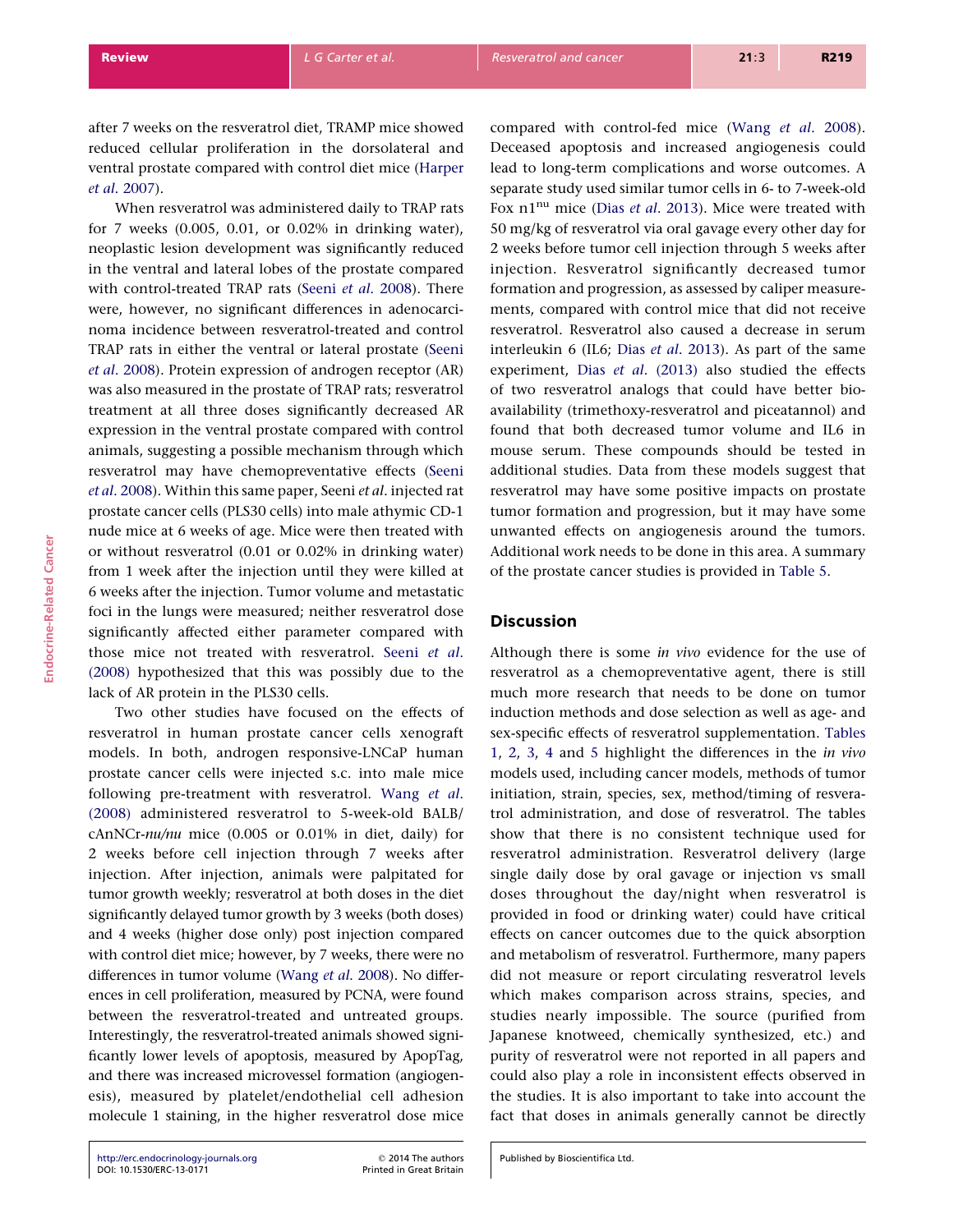translated to humans, for example, it may be important to normalize dosing to body surface area as opposed to BW ([Reagan-Shaw](#page-17-0) et al. 2008).

There is little evidence from animal or human studies that resveratrol can serve as a viable treatment option once tumors are already formed, so it is not likely that resveratrol can be used as an alternative for the traditional forms of cancer treatment in the near future. Further, resveratrol supplementation had no effect on spontaneous neoplasia formation in WT C57BL/6 male mice fed resveratrol in their diet (0.01 or 0.04%) from 12 months of age through the remainder of their lives ([Pearson](#page-16-0) et al. [2008](#page-16-0)). Also, resveratrol does not appear to target the cellular structures involved in proliferation such as microtubules or nucleotide synthetic enzymes that many of the traditional chemotherapeutics target; therefore resveratrol is unlikely to be efficacious as a primary anticancer agent. Rather, resveratrol appears to maintain cellular homeostasis in part by protecting cells against oxidative injury and other cancer-causing perturbations. The addition of resveratrol to standard chemotherapeutic regimens may therefore be helpful in preventing the development of secondary malignancies that result from mutagenic effects of chemotherapy and radiotherapy ([Kinghorn](#page-16-0) et al. 2004, Aziz et al[. 2005,](#page-14-0) [Le Corre](#page-16-0) et al. [2005](#page-16-0), [Lee & Lee 2006](#page-16-0), Khan et al[. 2008,](#page-16-0) [Kundu & Surh](#page-16-0) [2008](#page-16-0), [Dennis](#page-15-0) et al. 2009, [Seehusen](#page-17-0) et al. 2010, [Newhauser](#page-16-0) [& Durante 2011,](#page-16-0) [Szekeres](#page-17-0) et al. 2011). Resveratrol may also help to prevent other long-term morbidities associated with anti-cancer therapy, such as cardiac myocyte toxicity and subsequent heart failure from exposure to anthracyclines such as doxorubicin [\(Tatlidede](#page-17-0) et al. 2009). Thus, although resveratrol is not likely to be a primary treatment for cancer, in addition to its potential role in primary cancer prevention by reducing carcinogenesis for primary malignancies, it may have a role in the prevention of secondary malignancies and/or other toxic effects of traditional chemotherapeutic agents. As a result, it is important to emphasize further resveratrol supplementation as a way to prevent the development of cancer and disease and as a supplement used in conjugation with traditional chemotherapeutics.

After oral administration, trans-resveratrol is quickly conjugated into glucuronides and sulfates [\(Andlauer](#page-14-0) et al. [2000](#page-14-0), [De Santi](#page-15-0) et al. 2000, Soleas et al[. 2001,](#page-17-0) Yu et al[. 2002\)](#page-18-0). Because the bioavailability of trans-resveratrol after oral administration is low [\(Wenzel & Somoza 2005\)](#page-18-0), researchers have recently started to investigate the effects of resveratrol derivatives with higher bioavailability ([Szekeres](#page-17-0) et al. 2011, Dias et al[. 2013\)](#page-15-0). Also, some of the

efforts to improve resveratrol's bioavailability have focused on combination therapy with other compounds that may prevent or delay conjugation of resveratrol. Piperine, a compound found in black pepper, can inhibit glucuronidation (Reen et al[. 1993,](#page-17-0) Shoba et al[. 1998](#page-17-0)). In mice, piperine significantly increased the serum levels of resveratrol after oral administration of both compounds ([Johnson](#page-15-0) et al. 2011). Other studies have focused on the synergistic effects of resveratrol and other naturally occurring compounds such as melatonin, tea polyphenols, and quercetin on cancer models; for a thorough review of these studies see Singh et al[. \(2013\).](#page-17-0)

Epidemiological studies have found strong correlations between obesity and certain types of cancers including breast, endometrial, colorectal, pancreatic, and HCCs ([Moller](#page-16-0) et al. 1994, [Galanis](#page-15-0) et al. 1998, [Silverman](#page-17-0) et al[. 1998](#page-17-0), [Gapstur](#page-15-0) et al. 2000, [Trentham-Dietz](#page-18-0) et al. 2000, [Vainio](#page-18-0) et al. 2002, Calle et al[. 2003\)](#page-15-0). Excessive amounts of body fat can cause changes in hormone and protein levels that result in cellular deregulation, and therefore possibly cancer. Therefore, targeting obesity may be a way to prevent and/or lower risk of cancer development. Resveratrol is an important molecule to consider in this area of cancer prevention since it has been shown to have many positive effects on animal models of obesity and high-fat diet. In animal studies, resveratrol was found to prolong survival and decrease fat mass in mice fed a high-fat diet (Baur et al[. 2006](#page-14-0), [Lagouge](#page-16-0) et al. 2006). Resveratrol treatment also decreased hyperglycemia in a model of diet-induced diabetes as well as improved insulin sensitivity when insulin resistance has developed due to increased fat mass ([Ramadori](#page-17-0) et al. 2009, [Kang](#page-16-0) et al. [2012](#page-16-0)). In some initial clinical trials, resveratrol supplementation improved glucose regulation in aged subjects with impaired glucose tolerance and improved homeostatic model assessment index in obese men ([Timmers](#page-17-0) et al[. 2011,](#page-17-0) [Crandall](#page-15-0) et al. 2012). Also, in two separate studies looking at resveratrol supplementation in type 2 diabetics, resveratrol improved insulin sensitivity and HbA1c measurements ([Brasnyo](#page-14-0) et al. 2011, [Bhatt](#page-14-0) et al. [2012](#page-14-0)). Other groups were unable to show improvements in insulin sensitivity or glucose regulation with resveratrol treatment. In both normal weight and obese subjects, resveratrol use was unable to improve insulin sensitivity and glucose uptake into tissues when measured by hyperinsulinemic–euglycemic clamp [\(Yoshino](#page-18-0) et al. [2012](#page-18-0), [Poulsen](#page-16-0) et al. 2013). Similar to the animal studies looking at resveratrol and cancer, differences in the amount and length of resveratrol treatment could be a factor in differences observed between studies. However,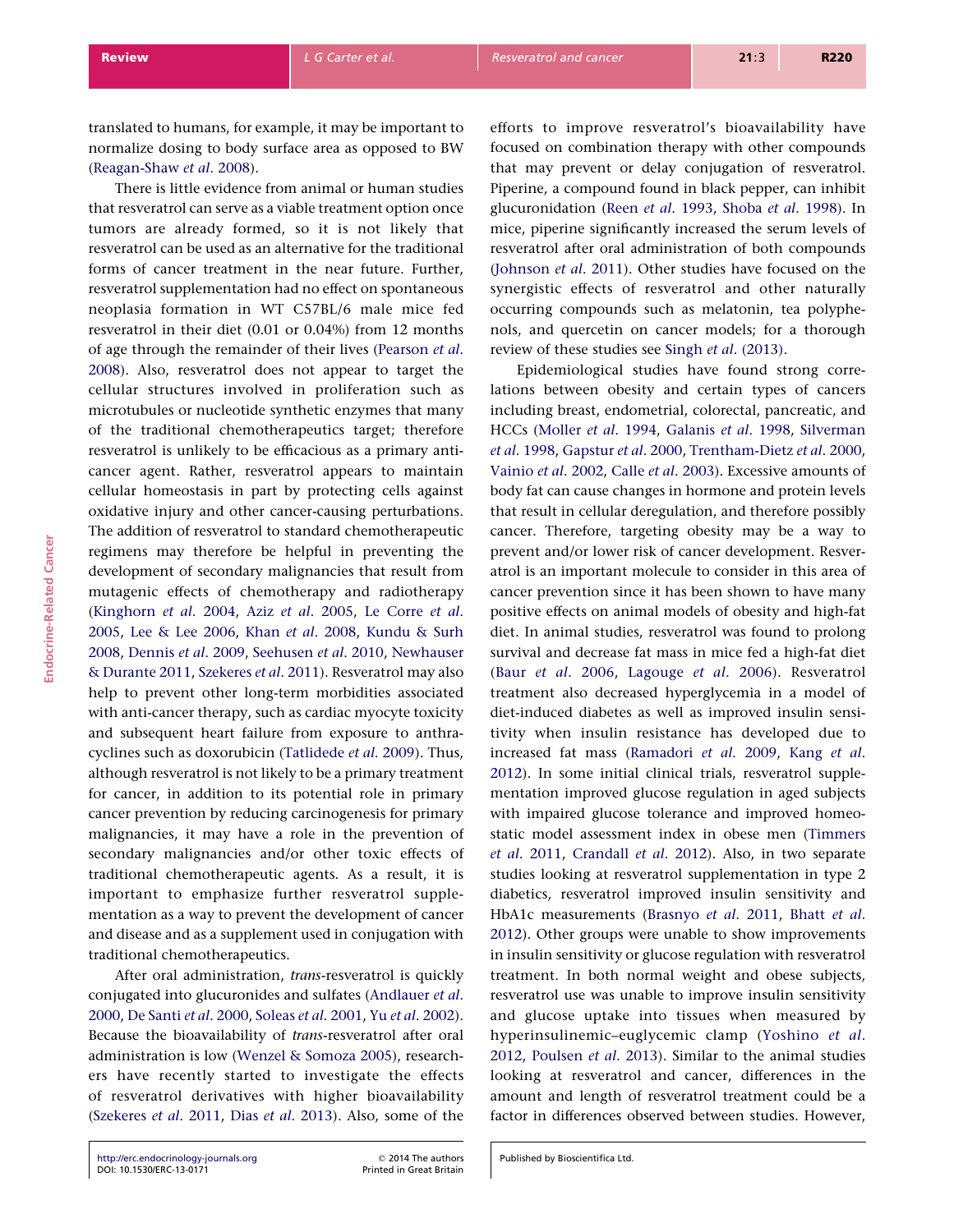<span id="page-14-0"></span>there is some promising evidence that resveratrol can improve metabolic outcomes and could have a major impact on overall health, including decreasing cancer risk.

#### Conclusion

Research has shown that resveratrol supplementation could potentially have many positive health benefits including decreased cancer risk. Yet, there are limited clinical trials with small sample sizes, and animal models have had mixed results. There is a need for more extensive and consistent studies in animal models. Little evidence exists that resveratrol can be used effectively to treat preexisting tumors (that were not implanted cells); therefore the most promising use of resveratrol is most likely as a cancer preventative agent. Determining the efficacy and appropriateness for resveratrol as a cancer preventive or anti-cancer agent is likely to be an area of emphasis for future research studies and clinical trials. Resveratrol may impact certain tumor types more so than others, based on its proposed mechanisms of action and different oncogenic pathways being tumor-specific. In addition, much work needs to be done on optimizing the bioavailability of the drug and determining its pharmacokinetic, pharmacodynamics, and safety profile in different patient populations (e.g. adults vs pregnant women vs children).

The authors declare that there is no conflict of interest that could be perceived as prejudicing the impartiality of the review.

#### Funding

K J Pearson was supported by the U.S. National Institutes of Health through the National Cancer Institute (R03 CA165086-01A1) and an Institutional Development Award (IDeA) from the National Institute of General Medical Sciences (8 P20 GM103527-05). L G Carter was supported by an NIH training grant from the National Institute of Diabetes and Digestive and Kidney Diseases (DK07778).

#### Acknowledgements

The authors thank Joseph Baur and Jonathan Schneider for critical review of the manuscript. We intended to include most of the vast literature on the in vivo studies of resveratrol and breast, colorectal, liver, pancreatic, and prostate cancers. However, we are aware of and apologize to any authors whose work was omitted.

#### References

Toxicology and Applied Pharmacology 186 28–37. [\(doi:10.1016/S0041-](http://dx.doi.org/10.1016/S0041-008X(02)00014-5) [008X\(02\)00014-5](http://dx.doi.org/10.1016/S0041-008X(02)00014-5))

- Alfaras I, Juan ME & Planas JM 2010 Tans-resveratrol reduces precancerous colonic lesions in dimethylhydrazine-treated rats. Journal of Agricultural and Food Chemistry 58 8104–8110. ([doi:10.1021/jf100702x\)](http://dx.doi.org/10.1021/jf100702x)
- Alter MJ 2007 Epidemiology of hepatitis C virus infection. World Journal of Gastroenterology 13 2436–2441.
- Andlauer W, Kolb J, Siebert K & Furst P 2000 Assessment of resveratrol bioavailability in the perfused small intestine of the rat. Drugs Under Experimental and Clinical Research 26 47–55.
- Aziz MH, Reagan-Shaw S, Wu J, Longley BJ & Ahmad N 2005 Chemoprevention of skin cancer by grape constituent resveratrol: relevance to human disease? FASEB Journal 19 1193–1195.
- Baghurst PA, McMichael AJ, Slavotinek AH, Baghurst KI, Boyle P & Walker AM 1991 A case–control study of diet and cancer of the pancreas. American Journal of Epidemiology 134 167-179.
- Banerjee S, Bueso-Ramos C & Aggarwal BB 2002 Suppression of 7,12 dimethylbenz(a)anthracene-induced mammary carcinogenesis in rats by resveratrol: role of nuclear factor-kB, cyclooxygenase 2, and matrix metalloprotease 9. Cancer Research 62 4945–4954.
- Baur JA & Sinclair DA 2006 Therapeutic potential of resveratrol: the in vivo evidence. Nature Reviews. Drug Discovery 5 493–506. ([doi:10.1038/](http://dx.doi.org/10.1038/nrd2060) [nrd2060](http://dx.doi.org/10.1038/nrd2060))
- Baur JA, Pearson KJ, Price NL, Jamieson HA, Lerin C, Kalra A, Prabhu VV, Allard JS, Lopez-Lluch G, Lewis K et al. 2006 Resveratrol improves health and survival of mice on a high-calorie diet. Nature 444 337–342. [\(doi:10.1038/nature05354\)](http://dx.doi.org/10.1038/nature05354)
- Benitez DA, Hermoso MA, Pozo-Guisado E, Fernandez-Salguero PM & Castellon EA 2009 Regulation of cell survival by resveratrol involves inhibition of NFkB-regulated gene expression in prostate cancer cells. Prostate 69 1045–1054. ([doi:10.1002/pros.20953](http://dx.doi.org/10.1002/pros.20953))
- Bhat KP & Pezzuto JM 2002 Cancer chemopreventive activity of resveratrol. Annals of the New York Academy of Sciences 957 210-229. [\(doi:10.1111/j.](http://dx.doi.org/10.1111/j.1749-6632.2002.tb02918.x) [1749-6632.2002.tb02918.x\)](http://dx.doi.org/10.1111/j.1749-6632.2002.tb02918.x)
- Bhat KP, Lantvit D, Christov K, Mehta RG, Moon RC & Pezzuto JM 2001 Estrogenic and antiestrogenic properties of resveratrol in mammary tumor models. Cancer Research 61 7456-7463.
- Bhatt JK, Thomas S & Nanjan MJ 2012 Resveratrol supplementation improves glycemic control in type 2 diabetes mellitus. Nutrition Research 32 537–541. ([doi:10.1016/j.nutres.2012.06.003](http://dx.doi.org/10.1016/j.nutres.2012.06.003))
- Bishayee A & Dhir N 2009 Resveratrol-mediated chemoprevention of diethylnitrosamine-initiated hepatocarcinogenesis: inhibition of cell proliferation and induction of apoptosis. Chemico-Biological Interactions 179 131–144. ([doi:10.1016/j.cbi.2008.11.015](http://dx.doi.org/10.1016/j.cbi.2008.11.015))
- Bishayee A, Barnes KF, Bhatia D, Darvesh AS & Carroll RT 2010a Resveratrol suppresses oxidative stress and inflammatory response in diethylnitrosamine-initiated rat hepatocarcinogenesis. Cancer Prevention Research 3 753–763. ([doi:10.1158/1940-6207.CAPR-09-0171](http://dx.doi.org/10.1158/1940-6207.CAPR-09-0171))
- Bishayee A, Waghray A, Barnes KF, Mbimba T, Bhatia D, Chatterjee M & Darvesh AS 2010b Suppression of the inflammatory cascade is implicated in resveratrol chemoprevention of experimental hepatocarcinogenesis. Pharmaceutical Research 27 1080–1091. [\(doi:10.1007/](http://dx.doi.org/10.1007/s11095-010-0144-4) [s11095-010-0144-4](http://dx.doi.org/10.1007/s11095-010-0144-4))
- Bove K, Lincoln DW & Tsan MF 2002 Effect of resveratrol on growth of 4T1 breast cancer cells in vitro and in vivo. Biochemical and Biophysical Research Communications 291 1001–1005. ([doi:10.1006/bbrc.2002.](http://dx.doi.org/10.1006/bbrc.2002.6554) [6554\)](http://dx.doi.org/10.1006/bbrc.2002.6554)
- Bowers JL, Tyulmenkov VV, Jernigan SC & Klinge CM 2000 Resveratrol acts as a mixed agonist/antagonist for estrogen receptors  $\alpha$  and  $\beta$ . Endocrinology 141 3657–3667.
- Bradamante S, Barenghi L & Villa A 2004 Cardiovascular protective effects of resveratrol. Cardiovascular Drug Reviews 22 169–188. ([doi:10.1111/j.](http://dx.doi.org/10.1111/j.1527-3466.2004.tb00139.x) [1527-3466.2004.tb00139.x\)](http://dx.doi.org/10.1111/j.1527-3466.2004.tb00139.x)
- Brasnyo P, Molnar GA, Mohas M, Marko L, Laczy B, Cseh J, Mikolas E, Szijarto IA, Merei A, Halmai R et al. 2011 Resveratrol improves insulin sensitivity, reduces oxidative stress and activates the Akt pathway in

Declaration of interest

Afaq F, Adhami VM & Ahmad N 2003 Prevention of short-term ultraviolet B radiation-mediated damages by resveratrol in SKH-1 hairless mice.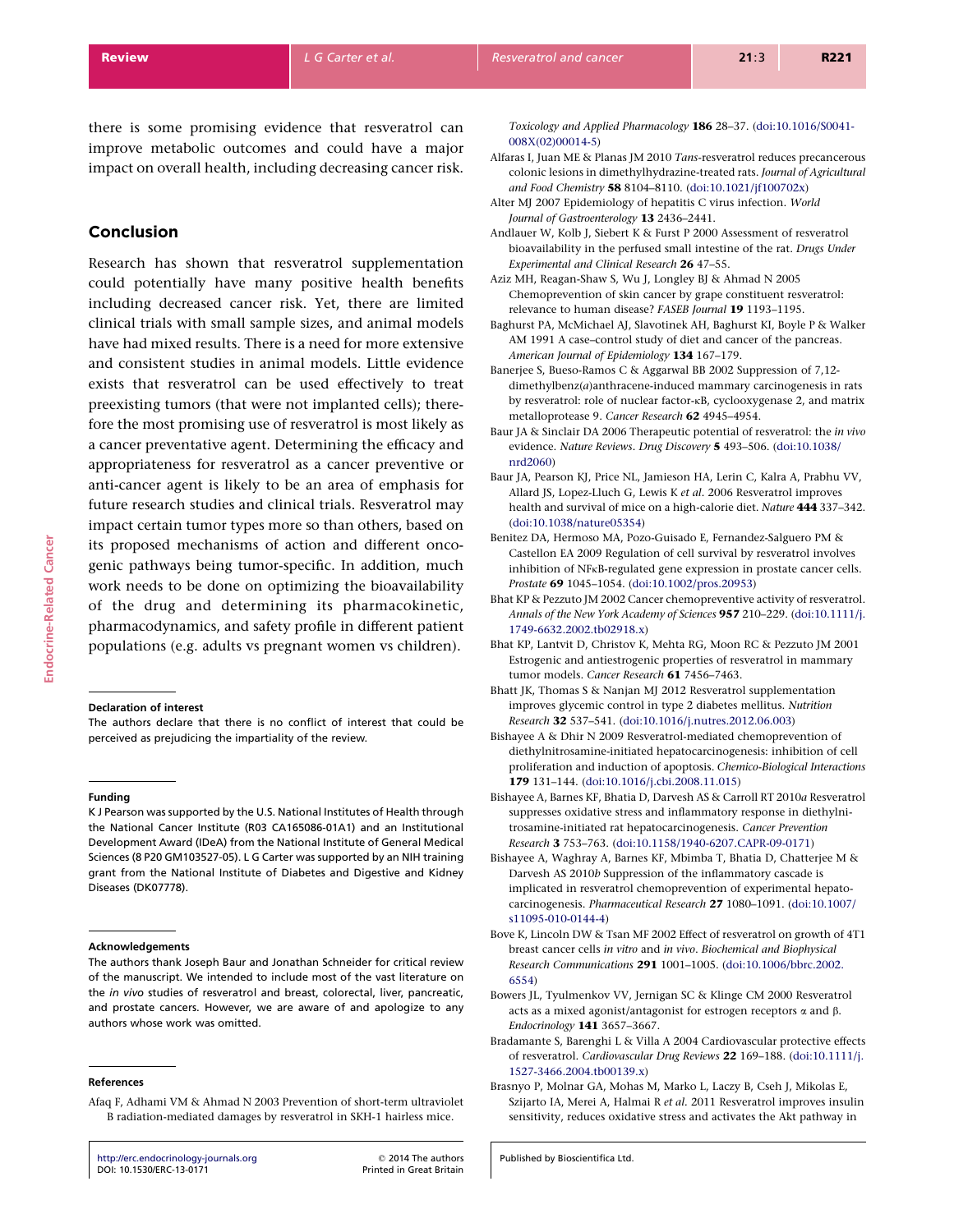<span id="page-15-0"></span>type 2 diabetic patients. British Journal of Nutrition 106 383–389. [\(doi:10.1017/S0007114511000316\)](http://dx.doi.org/10.1017/S0007114511000316)

- Brown VA, Patel KR, Viskaduraki M, Crowell JA, Perloff M, Booth TD, Vasilinin G, Sen A, Schinas AM, Piccirilli G et al. 2010 Repeat dose study of the cancer chemopreventive agent resveratrol in healthy volunteers: safety, pharmacokinetics, and effect on the insulin-like growth factor axis. Cancer Research 70 9003–9011. ([doi:10.1158/0008-5472.](http://dx.doi.org/10.1158/0008-5472.CAN-10-2364) [CAN-10-2364\)](http://dx.doi.org/10.1158/0008-5472.CAN-10-2364)
- Burns J, Yokota T, Ashihara H, Lean ME & Crozier A 2002 Plant foods and herbal sources of resveratrol. Journal of Agricultural and Food Chemistry 50 3337–3340. ([doi:10.1021/jf0112973](http://dx.doi.org/10.1021/jf0112973))
- Calle EE, Rodriguez C, Walker-Thurmond K & Thun MJ 2003 Overweight, obesity, and mortality from cancer in a prospectively studied cohort of U.S. adults. New England Journal of Medicine 348 1625–1638. [\(doi:10.1056/NEJMoa021423\)](http://dx.doi.org/10.1056/NEJMoa021423)
- Carbo N, Costelli P, Baccino FM, Lopez-Soriano FJ & Argiles JM 1999 Resveratrol, a natural product present in wine, decreases tumour growth in a rat tumour model. Biochemical and Biophysical Research Communications 254 739–743. ([doi:10.1006/bbrc.1998.9916](http://dx.doi.org/10.1006/bbrc.1998.9916))
- Castillo-Pichardo L, Cubano LA & Dharmawardhane S 2013 Dietary grape polyphenol resveratrol increases mammary tumor growth and metastasis in immunocompromised mice. BMC Complementary and Alternative Medicine 13 6. [\(doi:10.1186/1472-6882-13-6\)](http://dx.doi.org/10.1186/1472-6882-13-6)
- Chatterjee M, Das S, Janarthan M & Ramachandran HK 2011 Role of 5-lipoxygenase in resveratrol mediated suppression of 7,12-dimethyl $benz(\alpha)$ anthracene-induced mammary carcinogenesis in rats. European Journal of Pharmacology 668 99–106. [\(doi:10.1016/j.ejphar.2011.06.](http://dx.doi.org/10.1016/j.ejphar.2011.06.039) [039\)](http://dx.doi.org/10.1016/j.ejphar.2011.06.039)
- Chow HH, Garland LL, Hsu CH, Vining DR, Chew WM, Miller JA, Perloff M, Crowell JA & Alberts DS 2010 Resveratrol modulates drug- and carcinogen-metabolizing enzymes in a healthy volunteer study. Cancer Prevention Research 3 1168–1175. [\(doi:10.1158/1940-6207.CAPR-09-](http://dx.doi.org/10.1158/1940-6207.CAPR-09-0155) [0155\)](http://dx.doi.org/10.1158/1940-6207.CAPR-09-0155)
- Clement MV, Hirpara JL, Chawdhury SH & Pervaiz S 1998 Chemopreventive agent resveratrol, a natural product derived from grapes, triggers CD95 signaling-dependent apoptosis in human tumor cells. Blood 92 996–1002.
- Crandall JP, Oram V, Trandafirescu G, Reid M, Kishore P, Hawkins M, Cohen HW & Barzilai N 2012 Pilot study of resveratrol in older adults with impaired glucose tolerance. Journals of Gerontology. Series A, Biological Sciences and Medical Sciences 67 1307–1312. ([doi:10.1093/](http://dx.doi.org/10.1093/gerona/glr235) [gerona/glr235](http://dx.doi.org/10.1093/gerona/glr235))
- Csaki C, Mobasheri A & Shakibaei M 2009 Synergistic chondroprotective effects of curcumin and resveratrol in human articular chondrocytes: inhibition of IL-1 $\beta$ -induced NF- $\kappa$ B-mediated inflammation and apoptosis. Arthritis Research & Therapy 11 R165. [\(doi:10.1186/ar2850\)](http://dx.doi.org/10.1186/ar2850)
- Dennis T, Fanous M & Mousa S 2009 Natural products for chemopreventive and adjunctive therapy in oncologic disease. Nutrition and Cancer 61 587–597. ([doi:10.1080/01635580902825530](http://dx.doi.org/10.1080/01635580902825530))
- De Santi C, Pietrabissa A, Spisni R, Mosca F & Pacifici GM 2000 Sulphation of resveratrol, a natural compound present in wine, and its inhibition by natural flavonoids. Xenobiotica 30 857–866. [\(doi:10.1080/](http://dx.doi.org/10.1080/004982500433282) [004982500433282\)](http://dx.doi.org/10.1080/004982500433282)
- DeSantis C, Howlader N, Cronin KA & Jemal A 2011a Breast cancer incidence rates in U.S. women are no longer declining. Cancer Epidemiology, Biomarkers & Prevention 20 733–739. ([doi:10.1158/1055-](http://dx.doi.org/10.1158/1055-9965.EPI-11-0061) [9965.EPI-11-0061\)](http://dx.doi.org/10.1158/1055-9965.EPI-11-0061)
- DeSantis C, Siegel R, Bandi P & Jemal A 2011b Breast cancer statistics, 2011. CA: A Cancer Journal for Clinicians 61 409–418. ([doi:10.3322/caac.](http://dx.doi.org/10.3322/caac.20134) [20134\)](http://dx.doi.org/10.3322/caac.20134)
- Dias SJ, Li K, Rimando AM, Dhar S, Mizuno CS, Penman AD & Levenson AS 2013 Trimethoxy-resveratrol and piceatannol administered orally suppress and inhibit tumor formation and growth in prostate cancer xenografts. Prostate 73 1135–1146. [\(doi:10.1002/pros.](http://dx.doi.org/10.1002/pros.22657) [22657\)](http://dx.doi.org/10.1002/pros.22657)
- Doll R & Peto R 1981 The causes of cancer: quantitative estimates of avoidable risks of cancer in the United States today. Journal of the National Cancer Institute 66 1191–1308.
- Dong Z 2003 Molecular mechanism of the chemopreventive effect of resveratrol. Mutation Research 523–524 145–150. [\(doi:10.1016/S0027-](http://dx.doi.org/10.1016/S0027-5107(02)00330-5) [5107\(02\)00330-5\)](http://dx.doi.org/10.1016/S0027-5107(02)00330-5)
- El-Serag HB, Hampel H & Javadi F 2006 The association between diabetes and hepatocellular carcinoma: a systematic review of epidemiologic evidence. Clinical Gastroenterology and Hepatology 4 369-380. [\(doi:10.1016/j.cgh.2005.12.007\)](http://dx.doi.org/10.1016/j.cgh.2005.12.007)

Galanis DJ, Kolonel LN, Lee J & Le Marchand L 1998 Anthropometric predictors of breast cancer incidence and survival in a multi-ethnic cohort of female residents of Hawaii, United States. Cancer Causes & Control 9 217–224. [\(doi:10.1023/A:1008842613331](http://dx.doi.org/10.1023/A:1008842613331))

- Gapstur SM, Gann PH, Lowe W, Liu K, Colangelo L & Dyer A 2000 Abnormal glucose metabolism and pancreatic cancer mortality. Journal of American Medical Association 283 2552–2558. [\(doi:10.1001/](http://dx.doi.org/10.1001/jama.283.19.2552) [jama.283.19.2552\)](http://dx.doi.org/10.1001/jama.283.19.2552)
- Garvin S, Ollinger K & Dabrosin C 2006 Resveratrol induces apoptosis and inhibits angiogenesis in human breast cancer xenografts in vivo. Cancer Letters 231 113–122. ([doi:10.1016/j.canlet.2005.01.031](http://dx.doi.org/10.1016/j.canlet.2005.01.031))
- Goldberg DM, Yan J, Ng E, Diamandis EP, Karumanchiri A, Soleas G & Waterhouse AL 1995 A global survey of trans-resveratrol concentrations in commercial wines. American Journal of Enology and Viticulture 46 159–165.
- Goldberg DM, Yan J & Soleas GJ 2003 Absorption of three wine-related polyphenols in three different matrices by healthy subjects. Clinical Biochemistry 36 79–87. [\(doi:10.1016/S0009-9120\(02\)00397-1\)](http://dx.doi.org/10.1016/S0009-9120(02)00397-1)
- Harikumar KB, Kunnumakkara AB, Sethi G, Diagaradjane P, Anand P, Pandey MK, Gelovani J, Krishnan S, Guha S & Aggarwal BB 2010 Resveratrol, a multitargeted agent, can enhance antitumor activity of gemcitabine in vitro and in orthotopic mouse model of human pancreatic cancer. International Journal of Cancer 127 257–268.
- Harper CE, Patel BB, Wang J, Arabshahi A, Eltoum IA & Lamartiniere CA 2007 Resveratrol suppresses prostate cancer progression in transgenic mice. Carcinogenesis 28 1946–1953. ([doi:10.1093/carcin/bgm144](http://dx.doi.org/10.1093/carcin/bgm144))
- Holmes-McNary M & Baldwin AS Jr 2000 Chemopreventive properties of trans-resveratrol are associated with inhibition of activation of the IkB kinase. Cancer Research 60 3477–3483.
- Howells LM, Berry DP, Elliott PJ, Jacobson EW, Hoffmann E, Hegarty B, Brown K, Steward WP & Gescher AJ 2011 Phase I randomized, doubleblind pilot study of micronized resveratrol (SRT501) in patients with hepatic metastases – safety, pharmacokinetics, and pharmacodynamics. Cancer Prevention Research 4 1419–1425. ([doi:10.1158/1940-](http://dx.doi.org/10.1158/1940-6207.CAPR-11-0148) [6207.CAPR-11-0148\)](http://dx.doi.org/10.1158/1940-6207.CAPR-11-0148)
- Hung LM, Chen JK, Huang SS, Lee RS & Su MJ 2000 Cardioprotective effect of resveratrol, a natural antioxidant derived from grapes. Cardiovascular Research 47 549–555. ([doi:10.1016/S0008-6363\(00\)00102-4](http://dx.doi.org/10.1016/S0008-6363(00)00102-4))
- Jacoby RF, Marshall DJ, Newton MA, Novakovic K, Tutsch K, Cole CE, Lubet RA, Kelloff GJ, Verma A, Moser AR et al. 1996 Chemoprevention of spontaneous intestinal adenomas in the Apc Min mouse model by the nonsteroidal anti-inflammatory drug piroxicam. Cancer Research 56 710–714.
- Jacoby RF, Seibert K, Cole CE, Kelloff G & Lubet RA 2000 The cyclooxygenase-2 inhibitor celecoxib is a potent preventive and therapeutic agent in the min mouse model of adenomatous polyposis. Cancer Research 60 5040–5044.
- Jang M & Pezzuto JM 1999 Cancer chemopreventive activity of resveratrol. Drugs Under Experimental and Clinical Research 25 65–77.
- Jang M, Cai L, Udeani GO, Slowing KV, Thomas CF, Beecher CW, Fong HH, Farnsworth NR, Kinghorn AD, Mehta RG et al. 1997 Cancer chemopreventive activity of resveratrol, a natural product derived from grapes. Science 275 218–220. ([doi:10.1126/science.275.5297.218\)](http://dx.doi.org/10.1126/science.275.5297.218)
- Johnson JJ, Nihal M, Siddiqui IA, Scarlett CO, Bailey HH, Mukhtar H & Ahmad N 2011 Enhancing the bioavailability of resveratrol by

Published by Bioscientifica Ltd.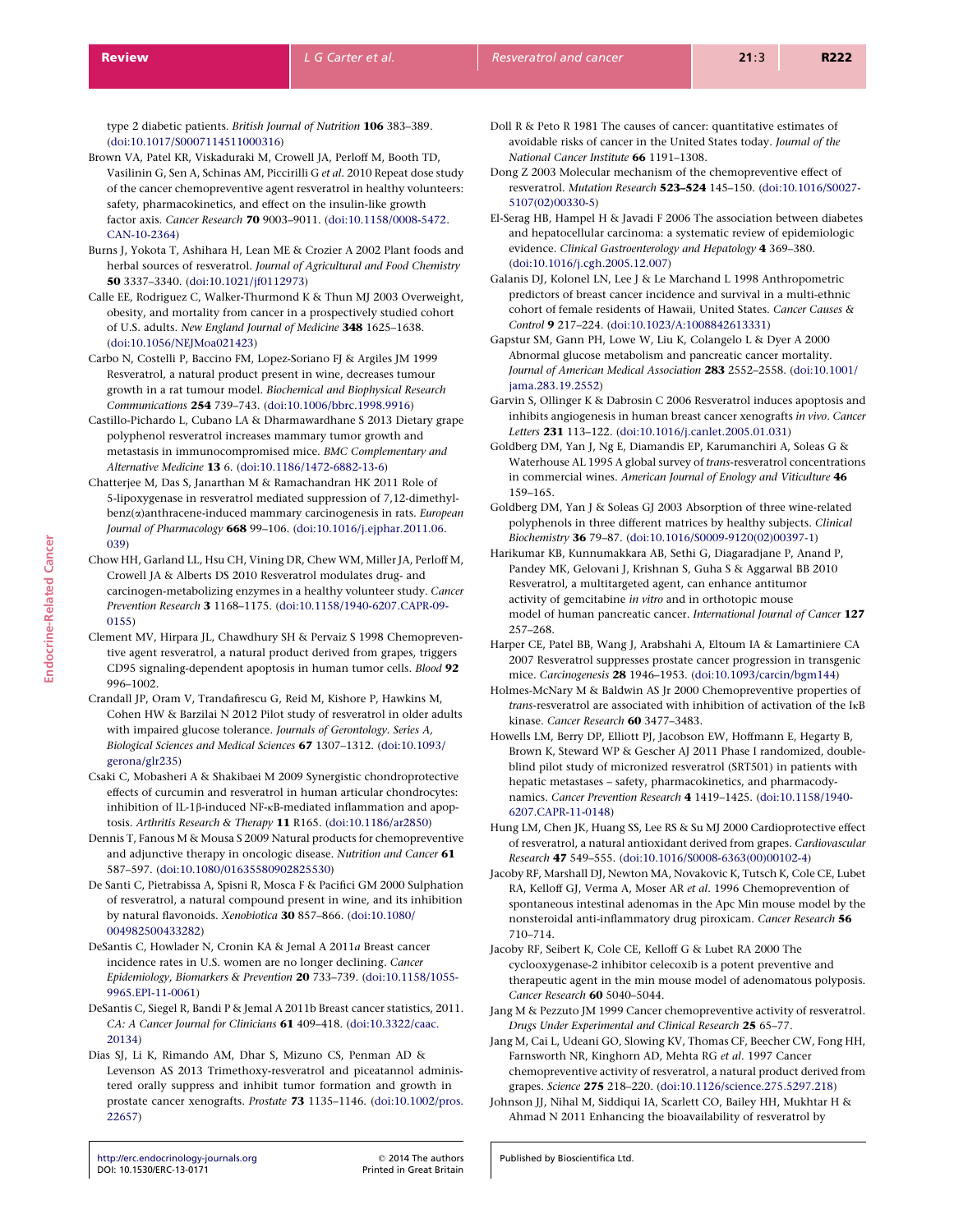<span id="page-16-0"></span>combining it with piperine. Molecular Nutrition & Food Research 55 1169–1176. ([doi:10.1002/mnfr.201100117](http://dx.doi.org/10.1002/mnfr.201100117))

- Kaldas MI, Walle UK & Walle T 2003 Resveratrol transport and metabolism by human intestinal Caco-2 cells. Journal of Pharmacy and Pharmacology 55 307–312. ([doi:10.1211/002235702612\)](http://dx.doi.org/10.1211/002235702612)
- Kalra N, Roy P, Prasad S & Shukla Y 2008 Resveratrol induces apoptosis involving mitochondrial pathways in mouse skin tumorigenesis. Life Sciences 82 348–358. ([doi:10.1016/j.lfs.2007.11.006\)](http://dx.doi.org/10.1016/j.lfs.2007.11.006)
- Kang L, Heng W, Yuan A, Baolin L & Fang H 2010 Resveratrol modulates adipokine expression and improves insulin sensitivity in adipocytes: relative to inhibition of inflammatory responses. Biochimie 92 789–796. [\(doi:10.1016/j.biochi.2010.02.024](http://dx.doi.org/10.1016/j.biochi.2010.02.024))
- Kang W, Hong HJ, Guan J, Kim DG, Yang EJ, Koh G, Park D, Han CH, Lee YJ & Lee DH 2012 Resveratrol improves insulin signaling in a tissuespecific manner under insulin-resistant conditions only: in vitro and in vivo experiments in rodents. Metabolism 61 424–433. [\(doi:10.1016/](http://dx.doi.org/10.1016/j.metabol.2011.08.003) [j.metabol.2011.08.003\)](http://dx.doi.org/10.1016/j.metabol.2011.08.003)
- Khan N, Afaq F & Mukhtar H 2008 Cancer chemoprevention through dietary antioxidants: progress and promise. Antioxidants & Redox Signaling 10 475–510. [\(doi:10.1089/ars.2007.1740\)](http://dx.doi.org/10.1089/ars.2007.1740)
- Kinghorn AD, Su BN, Jang DS, Chang LC, Lee D, Gu JQ, Carcache-Blanco EJ, Pawlus AD, Lee SK, Park EJ et al. 2004 Natural inhibitors of carcinogenesis. Planta Medica 70 691–705. ([doi:10.1055/s-2004-](http://dx.doi.org/10.1055/s-2004-827198) [827198\)](http://dx.doi.org/10.1055/s-2004-827198)
- Kiraly-Veghely Z, Tyihak E, Albert L, Nemeth ZI & Katay G 1998 Identification and measurement of resveratrol and formaldehyde in parts of white and blue grape berries. Acta Biologica Hungarica 49 281–289.
- Kopp P 1998 Resveratrol, a phytoestrogen found in red wine. A possible explanation for the conundrum of the 'French paradox'? European Journal of Endocrinology 138 619–620. ([doi:10.1530/eje.0.](http://dx.doi.org/10.1530/eje.0.1380619) [1380619\)](http://dx.doi.org/10.1530/eje.0.1380619)
- Kundu JK & Surh YJ 2008 Cancer chemopreventive and therapeutic potential of resveratrol: mechanistic perspectives. Cancer Letters 269 243–261. ([doi:10.1016/j.canlet.2008.03.057](http://dx.doi.org/10.1016/j.canlet.2008.03.057))
- Kuroiwa Y, Nishikawa A, Kitamura Y, Kanki K, Ishii Y, Umemura T & Hirose M 2006 Protective effects of benzyl isothiocyanate and sulforaphane but not resveratrol against initiation of pancreatic carcinogenesis in hamsters. Cancer Letters 241 275–280. [\(doi:10.1016/j.canlet.](http://dx.doi.org/10.1016/j.canlet.2005.10.028) [2005.10.028\)](http://dx.doi.org/10.1016/j.canlet.2005.10.028)
- Lagouge M, Argmann C, Gerhart-Hines Z, Meziane H, Lerin C, Daussin F, Messadeq N, Milne J, Lambert P, Elliott P et al. 2006 Resveratrol improves mitochondrial function and protects against metabolic disease by activating SIRT1 and PGC-1a. Cell 127 1109-1122. [\(doi:10.1016/j.cell.2006.11.013](http://dx.doi.org/10.1016/j.cell.2006.11.013))
- Langcake P & Pryce RJ 1976 Production of resveratrol by vitis-vinifera and other members of vitaceae as a response to infection or injury. Physiological Plant Pathology 9 77–86. ([doi:10.1016/0048-4059\(76\)](http://dx.doi.org/10.1016/0048-4059(76)90077-1) [90077-1\)](http://dx.doi.org/10.1016/0048-4059(76)90077-1)
- Le Corre L, Chalabi N, Delort L, Bignon YJ & Bernard-Gallon DJ 2005 Resveratrol and breast cancer chemoprevention: molecular mechanisms. Molecular Nutrition & Food Research 49 462–471. [\(doi:10.1002/mnfr.200400094\)](http://dx.doi.org/10.1002/mnfr.200400094)
- Lee KW & Lee HJ 2006 The roles of polyphenols in cancer chemoprevention. BioFactors 26 105–121. ([doi:10.1002/biof.5520260202\)](http://dx.doi.org/10.1002/biof.5520260202)
- Lin HC, Chen YF, Hsu WH, Yang CW, Kao CH & Tsai TF 2012 Resveratrol helps recovery from fatty liver and protects against hepatocellular carcinoma induced by hepatitis B virus X protein in a mouse model. Cancer Prevention Research 5 952–962. ([doi:10.1158/1940-6207.CAPR-](http://dx.doi.org/10.1158/1940-6207.CAPR-12-0001)[12-0001\)](http://dx.doi.org/10.1158/1940-6207.CAPR-12-0001)
- Llovet JM, Burroughs A & Bruix J 2003 Hepatocellular carcinoma. Lancet 362 1907–1917. ([doi:10.1016/S0140-6736\(03\)14964-1](http://dx.doi.org/10.1016/S0140-6736(03)14964-1))
- Luther DJ, Ohanyan V, Shamhart PE, Hodnichak CM, Sisakian H, Booth TD, Meszaros JG & Bishayee A 2011 Chemopreventive doses of resveratrol do not produce cardiotoxicity in a rodent model of hepatocellular

carcinoma. Investigational New Drugs 29 380–391. [\(doi:10.1007/s10637-](http://dx.doi.org/10.1007/s10637-009-9332-7) [009-9332-7](http://dx.doi.org/10.1007/s10637-009-9332-7))

- Lyons MM, Yu C, Toma RB, Cho SY, Reiboldt W, Lee J & van Breemen RB 2003 Resveratrol in raw and baked blueberries and bilberries. Journal of Agricultural and Food Chemistry 51 5867–5870. ([doi:10.1021/jf034150f](http://dx.doi.org/10.1021/jf034150f))
- MacCarrone M, Lorenzon T, Guerrieri P & Agro AF 1999 Resveratrol prevents apoptosis in K562 cells by inhibiting lipoxygenase and cyclooxygenase activity. European Journal of Biochemistry 265 27-34. [\(doi:10.1046/j.1432-1327.1999.00630.x](http://dx.doi.org/10.1046/j.1432-1327.1999.00630.x))
- Majumdar AP, Banerjee S, Nautiyal J, Patel BB, Patel V, Du J, Yu Y, Elliott AA , Levi E & Sarkar FH 2009 Curcumin synergizes with resveratrol to inhibit colon cancer. Nutrition and Cancer 61 544–553. ([doi:10.1080/](http://dx.doi.org/10.1080/01635580902752262) [01635580902752262\)](http://dx.doi.org/10.1080/01635580902752262)
- Moller H, Mellemgaard A, Lindvig K & Olsen JH 1994 Obesity and cancer risk: a Danish record-linkage study. European Journal of Cancer 30A 344–350. ([doi:10.1016/0959-8049\(94\)90254-2\)](http://dx.doi.org/10.1016/0959-8049(94)90254-2)
- Moon RT, Kohn AD, De Ferrari GV & Kaykas A 2004 WNT and β-catenin signalling: diseases and therapies. Nature Reviews. Genetics 5 691-701. [\(doi:10.1038/nrg1427](http://dx.doi.org/10.1038/nrg1427))
- Murakami A, Matsumoto K, Koshimizu K & Ohigashi H 2003 Effects of selected food factors with chemopreventive properties on combined lipopolysaccharide- and interferon-g-induced IkB degradation in RAW264.7 macrophages. Cancer Letters 195 17–25. ([doi:10.1016/](http://dx.doi.org/10.1016/S0304-3835(03)00058-2) [S0304-3835\(03\)00058-2\)](http://dx.doi.org/10.1016/S0304-3835(03)00058-2)
- Nakagawa H, Kiyozuka Y, Uemura Y, Senzaki H, Shikata N, Hioki K & Tsubura A 2001 Resveratrol inhibits human breast cancer cell growth and may mitigate the effect of linoleic acid, a potent breast cancer cell stimulator. Journal of Cancer Research and Clinical Oncology 127 258–264. ([doi:10.1007/s004320000190\)](http://dx.doi.org/10.1007/s004320000190)
- Newhauser WD & Durante M 2011 Assessing the risk of second malignancies after modern radiotherapy. Nature Reviews. Cancer 11 438–448. ([doi:10.1038/nrc3069\)](http://dx.doi.org/10.1038/nrc3069)
- Nguyen AV, Martinez M, Stamos MJ, Moyer MP, Planutis K, Hope C & Holcombe RF 2009 Results of a phase I pilot clinical trial examining the effect of plant-derived resveratrol and grape powder on Wnt pathway target gene expression in colonic mucosa and colon cancer. Cancer Management and Research 1 25-37.
- Oi N, Jeong CH, Nadas J, Cho YY, Pugliese A, Bode AM & Dong Z 2010 Resveratrol, a red wine polyphenol, suppresses pancreatic cancer by inhibiting leukotriene A(4)hydrolase. Cancer Research 70 9755–9764. [\(doi:10.1158/0008-5472.CAN-10-2858\)](http://dx.doi.org/10.1158/0008-5472.CAN-10-2858)
- Olsen GW, Mandel JS, Gibson RW, Wattenberg LW & Schuman LM 1989 A case–control study of pancreatic cancer and cigarettes, alcohol, coffee and diet. American Journal of Public Health 79 1016–1019. [\(doi:10.2105/](http://dx.doi.org/10.2105/AJPH.79.8.1016) [AJPH.79.8.1016\)](http://dx.doi.org/10.2105/AJPH.79.8.1016)
- Patel KR, Brown VA, Jones DJ, Britton RG, Hemingway D, Miller AS, West KP, Booth TD, Perloff M, Crowell JA et al. 2010 Clinical pharmacology of resveratrol and its metabolites in colorectal cancer patients. Cancer Research 70 7392–7399. ([doi:10.1158/0008-5472.CAN-10-2027\)](http://dx.doi.org/10.1158/0008-5472.CAN-10-2027)
- Pearson KJ, Baur JA, Lewis KN, Peshkin L, Price NL, Labinskyy N, Swindell WR, Kamara D, Minor RK, Perez E et al. 2008 Resveratrol delays agerelated deterioration and mimics transcriptional aspects of dietary restriction without extending life span. Cell Metabolism 8 157–168. [\(doi:10.1016/j.cmet.2008.06.011\)](http://dx.doi.org/10.1016/j.cmet.2008.06.011)
- Pervaiz S 2003 Resveratrol: from grapevines to mammalian biology. FASEB Journal 17 1975–1985. ([doi:10.1096/fj.03-0168rev\)](http://dx.doi.org/10.1096/fj.03-0168rev)
- Popat R, Plesner T, Davies F, Cook G, Cook M, Elliott P, Jacobson E, Gumbleton T, Oakervee H & Cavenagh J 2013 A phase 2 study of SRT501 (resveratrol) with bortezomib for patients with relapsed and or refractory multiple myeloma. British Journal of Haematology 160 714–717. ([doi:10.1111/bjh.12154\)](http://dx.doi.org/10.1111/bjh.12154)
- Poulsen MM, Vestergaard PF, Clasen BF, Radko Y, Christensen LP, Stodkilde-Jorgensen H, Moller N, Jessen N, Pedersen SB & Jorgensen JO 2013 High-dose resveratrol supplementation in obese men: an investigator-initiated, randomized, placebo-controlled clinical trial of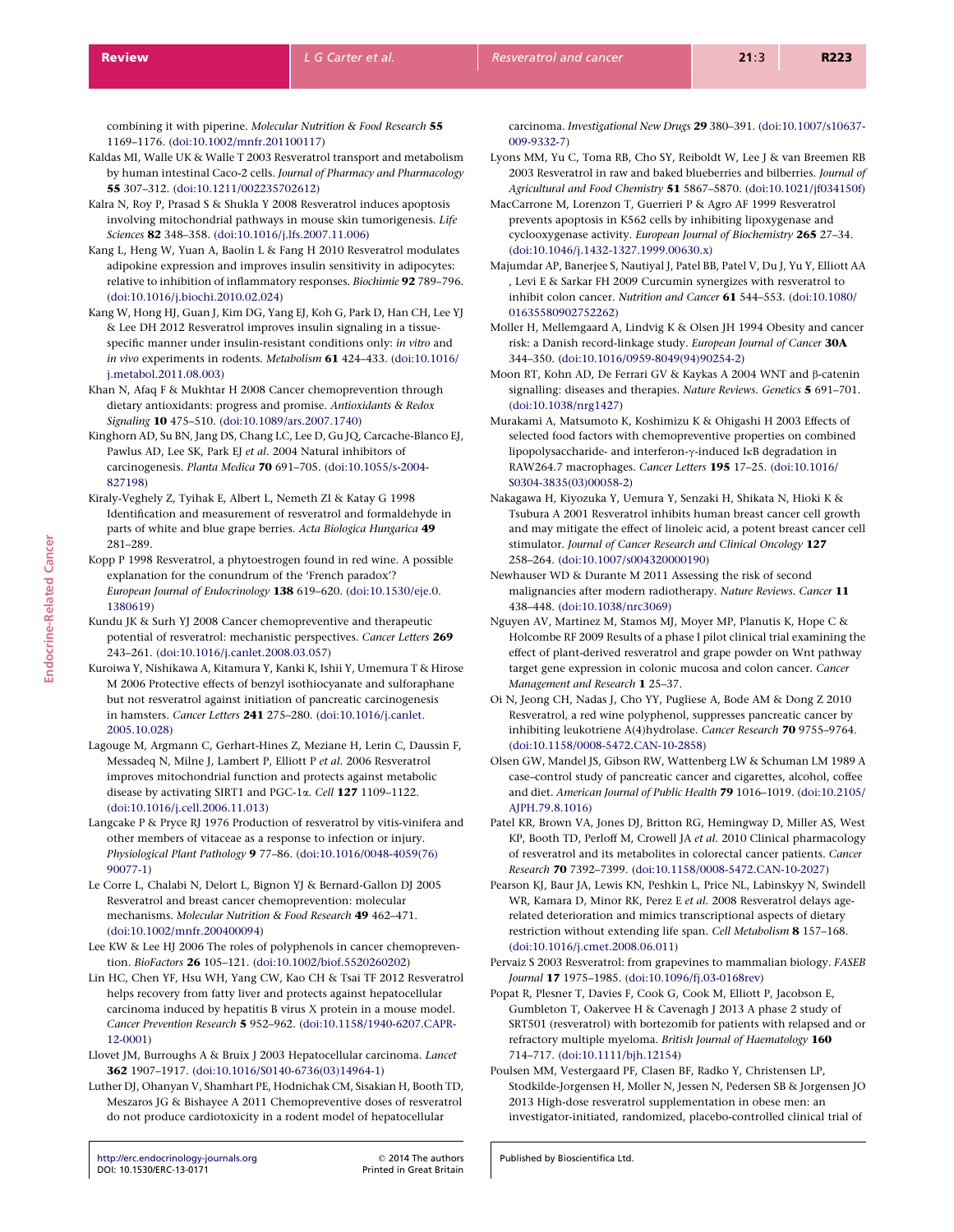<span id="page-17-0"></span>substrate metabolism, insulin sensitivity, and body composition. Diabetes 62 1186–1195. ([doi:10.2337/db12-0975\)](http://dx.doi.org/10.2337/db12-0975)

- Provinciali M, Re F, Donnini A, Orlando F, Bartozzi B, Di Stasio G & Smorlesi A 2005 Effect of resveratrol on the development of spontaneous mammary tumors in HER-2/neu transgenic mice. International Journal of Cancer 115 36–45. ([doi:10.1002/ijc.20874\)](http://dx.doi.org/10.1002/ijc.20874)
- Rajasekaran D, Elavarasan J, Sivalingam M, Ganapathy E, Kumar A, Kalpana K & Sakthisekaran D 2011 Resveratrol interferes with N-nitrosodiethylamine-induced hepatocellular carcinoma at early and advanced stages in male Wistar rats. Molecular Medicine Reports 4 1211–1217.
- Ramadori G, Gautron L, Fujikawa T, Vianna CR, Elmquist JK & Coppari R 2009 Central administration of resveratrol improves diet-induced diabetes. Endocrinology 150 5326–5333. ([doi:10.1210/en.2009-0528\)](http://dx.doi.org/10.1210/en.2009-0528)
- Reagan-Shaw S, Afaq F, Aziz MH & Ahmad N 2004 Modulations of critical cell cycle regulatory events during chemoprevention of ultraviolet B-mediated responses by resveratrol in SKH-1 hairless mouse skin. Oncogene 23 5151–5160. [\(doi:10.1038/sj.onc.1207666\)](http://dx.doi.org/10.1038/sj.onc.1207666)
- Reagan-Shaw S, Nihal M & Ahmad N 2008 Dose translation from animal to human studies revisited. FASEB Journal 22 659–661. ([doi:10.1096/](http://dx.doi.org/10.1096/fj.07-9574LSF) [fj.07-9574LSF\)](http://dx.doi.org/10.1096/fj.07-9574LSF)
- Reen RK, Jamwal DS, Taneja SC, Koul JL, Dubey RK, Wiebel FJ & Singh J 1993 Impairment of UDP-glucose dehydrogenase and glucuronidation activities in liver and small intestine of rat and guinea pig in vitro by piperine. Biochemical Pharmacology 46 229–238. ([doi:10.1016/0006-](http://dx.doi.org/10.1016/0006-2952(93)90408-O) [2952\(93\)90408-O\)](http://dx.doi.org/10.1016/0006-2952(93)90408-O)
- Renaud S & de Lorgeril M 1992 Wine, alcohol, platelets, and the French paradox for coronary heart disease. Lancet 339 1523–1526. [\(doi:10.1016/0140-6736\(92\)91277-F\)](http://dx.doi.org/10.1016/0140-6736(92)91277-F)
- Roy P, Madan E, Kalra N, Nigam N, George J, Ray RS, Hans RK, Prasad S & Shukla Y 2009 Resveratrol enhances ultraviolet B-induced cell death through nuclear factor-kB pathway in human epidermoid carcinoma A431 cells. Biochemical and Biophysical Research Communications 384 215–220. ([doi:10.1016/j.bbrc.2009.04.100\)](http://dx.doi.org/10.1016/j.bbrc.2009.04.100)
- Roy SK, Chen Q, Fu J, Shankar S & Srivastava RK 2011 Resveratrol inhibits growth of orthotopic pancreatic tumors through activation of FOXO transcription factors. PLoS ONE 6 e25166. ([doi:10.1371/journal.pone.](http://dx.doi.org/10.1371/journal.pone.0025166) [0025166\)](http://dx.doi.org/10.1371/journal.pone.0025166)
- Salado C, Olaso E, Gallot N, Valcarcel M, Egilegor E, Mendoza L & Vidal-Vanaclocha F 2011 Resveratrol prevents inflammation-dependent hepatic melanoma metastasis by inhibiting the secretion and effects of interleukin-18. Journal of Translational Medicine 9 59. ([doi:10.1186/](http://dx.doi.org/10.1186/1479-5876-9-59) [1479-5876-9-59\)](http://dx.doi.org/10.1186/1479-5876-9-59)
- Sale S, Tunstall RG, Ruparelia KC, Potter GA, Steward WP & Gescher AJ 2005 Comparison of the effects of the chemopreventive agent resveratrol and its synthetic analog trans 3,4,5,4'-tetramethoxystilbene (DMU-212) on adenoma development in the  $Apc(Min+)$  mouse and cyclooxygenase-2 in human-derived colon cancer cells. International Journal of Cancer 115 194–201. [\(doi:10.1002/ijc.20884](http://dx.doi.org/10.1002/ijc.20884))
- Sancho E, Batlle E & Clevers H 2004 Signaling pathways in intestinal development and cancer. Annual Review of Cell and Developmental Biology 20 695–723. ([doi:10.1146/annurev.cellbio.20.010403.092805\)](http://dx.doi.org/10.1146/annurev.cellbio.20.010403.092805)
- Sanders TH, McMichael RW Jr & Hendrix KW 2000 Occurrence of resveratrol in edible peanuts. Journal of Agricultural and Food Chemistry 48 1243–1246. ([doi:10.1021/jf990737b\)](http://dx.doi.org/10.1021/jf990737b)
- Sato M, Pei RJ, Yuri T, Danbara N, Nakane Y & Tsubura A 2003 Prepubertal resveratrol exposure accelerates N-methyl-N-nitrosourea-induced mammary carcinoma in female Sprague–Dawley rats. Cancer Letters 202 137–145. ([doi:10.1016/j.canlet.2003.08.016](http://dx.doi.org/10.1016/j.canlet.2003.08.016))
- Schneider Y, Duranton B, Gosse F, Schleiffer R, Seiler N & Raul F 2001 Resveratrol inhibits intestinal tumorigenesis and modulates hostdefense-related gene expression in an animal model of human familial adenomatous polyposis. Nutrition and Cancer 39 102–107. [\(doi:10.1207/S15327914nc391\\_14](http://dx.doi.org/10.1207/S15327914nc391_14))
- Seehusen DA, Baird D & Bode D 2010 Primary care of adult survivors of childhood cancer. American Family Physician 81 1250–1255.
- <http://erc.endocrinology-journals.org> [DOI: 10.1530/ERC-13-0171](http://dx.doi.org/10.1530/ERC-13-0171)
- Seeni A, Takahashi S, Takeshita K, Tang M, Sugiura S, Sato SY & Shirai T 2008 Suppression of prostate cancer growth by resveratrol in the transgenic rat for adenocarcinoma of prostate (TRAP) model. Asian Pacific Journal of Cancer Prevention 9 7-14.
- Sengottuvelan M & Nalini N 2006 Dietary supplementation of resveratrol suppresses colonic tumour incidence in 1,2-dimethylhydrazine-treated rats by modulating biotransforming enzymes and aberrant crypt foci development. British Journal of Nutrition 96 145–153. ([doi:10.1079/](http://dx.doi.org/10.1079/BJN20061789) [BJN20061789\)](http://dx.doi.org/10.1079/BJN20061789)
- Sengottuvelan M, Deeptha K & Nalini N 2009 Influence of dietary resveratrol on early and late molecular markers of 1,2-dimethylhydrazine-induced colon carcinogenesis. Nutrition 25 1169–1176. [\(doi:10.1016/j.nut.2009.03.009](http://dx.doi.org/10.1016/j.nut.2009.03.009))
- Shankar S, Nall D, Tang SN, Meeker D, Passarini J, Sharma J & Srivastava RK 2011 Resveratrol inhibits pancreatic cancer stem cell characteristics in human and KrasG12D transgenic mice by inhibiting pluripotency maintaining factors and epithelial–mesenchymal transition. PLoS ONE 6 e16530. [\(doi:10.1371/journal.pone.0016530\)](http://dx.doi.org/10.1371/journal.pone.0016530)
- Shoba G, Joy D, Joseph T, Majeed M, Rajendran R & Srinivas PS 1998 Influence of piperine on the pharmacokinetics of curcumin in animals and human volunteers. Planta Medica 64 353–356. ([doi:10.1055/](http://dx.doi.org/10.1055/s-2006-957450) [s-2006-957450](http://dx.doi.org/10.1055/s-2006-957450))
- Shukla Y & Singh R 2011 Resveratrol and cellular mechanisms of cancer prevention. Annals of the New York Academy of Sciences 1215 1-8. [\(doi:10.1111/j.1749-6632.2010.05870.x](http://dx.doi.org/10.1111/j.1749-6632.2010.05870.x))
- Siegel R, Naishadham D & Jemal A 2012 Cancer statistics, 2012. CA: A Cancer Journal for Clinicians 62 10–29. ([doi:10.3322/caac.20138](http://dx.doi.org/10.3322/caac.20138))
- Siegel R, Naishadham D & Jemal A 2013 Cancer statistics, 2013. CA: A Cancer Journal for Clinicians 63 11–30. ([doi:10.3322/caac.21166](http://dx.doi.org/10.3322/caac.21166))
- Silverman DT, Swanson CA, Gridley G, Wacholder S, Greenberg RS, Brown LM, Hayes RB, Swanson GM, Schoenberg JB, Pottern LM et al. 1998 Dietary and nutritional factors and pancreatic cancer: a case–control study based on direct interviews. Journal of the National Cancer Institute 90 1710–1719. ([doi:10.1093/jnci/90.22.1710](http://dx.doi.org/10.1093/jnci/90.22.1710))
- Singh CK, George J & Ahmad N 2013 Resveratrol-based combinatorial strategies for cancer management. Annals of the New York Academy of Sciences 1290 113–121. [\(doi:10.1111/nyas.12160\)](http://dx.doi.org/10.1111/nyas.12160)
- Soleas GJ, Angelini M, Grass L, Diamandis EP & Goldberg DM 2001 Absorption of trans-resveratrol in rats. Methods in Enzymology 335 145–154.
- Subbaramaiah K, Chung WJ, Michaluart P, Telang N, Tanabe T, Inoue H, Jang M, Pezzuto JM & Dannenberg AJ 1998 Resveratrol inhibits cyclooxygenase-2 transcription and activity in phorbol ester-treated human mammary epithelial cells. Journal of Biological Chemistry 273 21875–21882. ([doi:10.1074/jbc.273.34.21875\)](http://dx.doi.org/10.1074/jbc.273.34.21875)
- Szekeres T, Saiko P, Fritzer-Szekeres M, Djavan B & Jager W 2011 Chemopreventive effects of resveratrol and resveratrol derivatives. Annals of the New York Academy of Sciences 1215 89-95. [\(doi:10.1111/j.](http://dx.doi.org/10.1111/j.1749-6632.2010.05864.x) [1749-6632.2010.05864.x](http://dx.doi.org/10.1111/j.1749-6632.2010.05864.x))
- Tatlidede E, Sehirli O, Velioglu-Ogunc A, Cetinel S, Yegen BC, Yarat A, Suleymanoglu S & Sener G 2009 Resveratrol treatment protects against doxorubicin-induced cardiotoxicity by alleviating oxidative damage. Free Radical Research 43 195–205. ([doi:10.1080/10715760802673008](http://dx.doi.org/10.1080/10715760802673008))
- Tessitore L, Davit A, Sarotto I & Caderni G 2000 Resveratrol depresses the growth of colorectal aberrant crypt foci by affecting bax and p21(CIP) expression. Carcinogenesis 21 1619–1622. [\(doi:10.1093/carcin/21.8.](http://dx.doi.org/10.1093/carcin/21.8.1619) [1619\)](http://dx.doi.org/10.1093/carcin/21.8.1619)
- Timmers S, Konings E, Bilet L, Houtkooper RH, van de Weijer T, Goossens GH, Hoeks J, van der Krieken S, Ryu D, Kersten S et al. 2011 Calorie restriction-like effects of 30 days of resveratrol supplementation on energy metabolism and metabolic profile in obese humans. Cell Metabolism 14 612–622. [\(doi:10.1016/j.cmet.2011.10.002\)](http://dx.doi.org/10.1016/j.cmet.2011.10.002)
- Tome-Carneiro J, Gonzalvez M, Larrosa M, Yanez-Gascon MJ, Garcia-Almagro FJ, Ruiz-Ros JA, Garcia-Conesa MT, Tomas-Barberan FA & Espin JC 2012 One-year consumption of a grape nutraceutical containing resveratrol improves the inflammatory and fibrinolytic status of patients